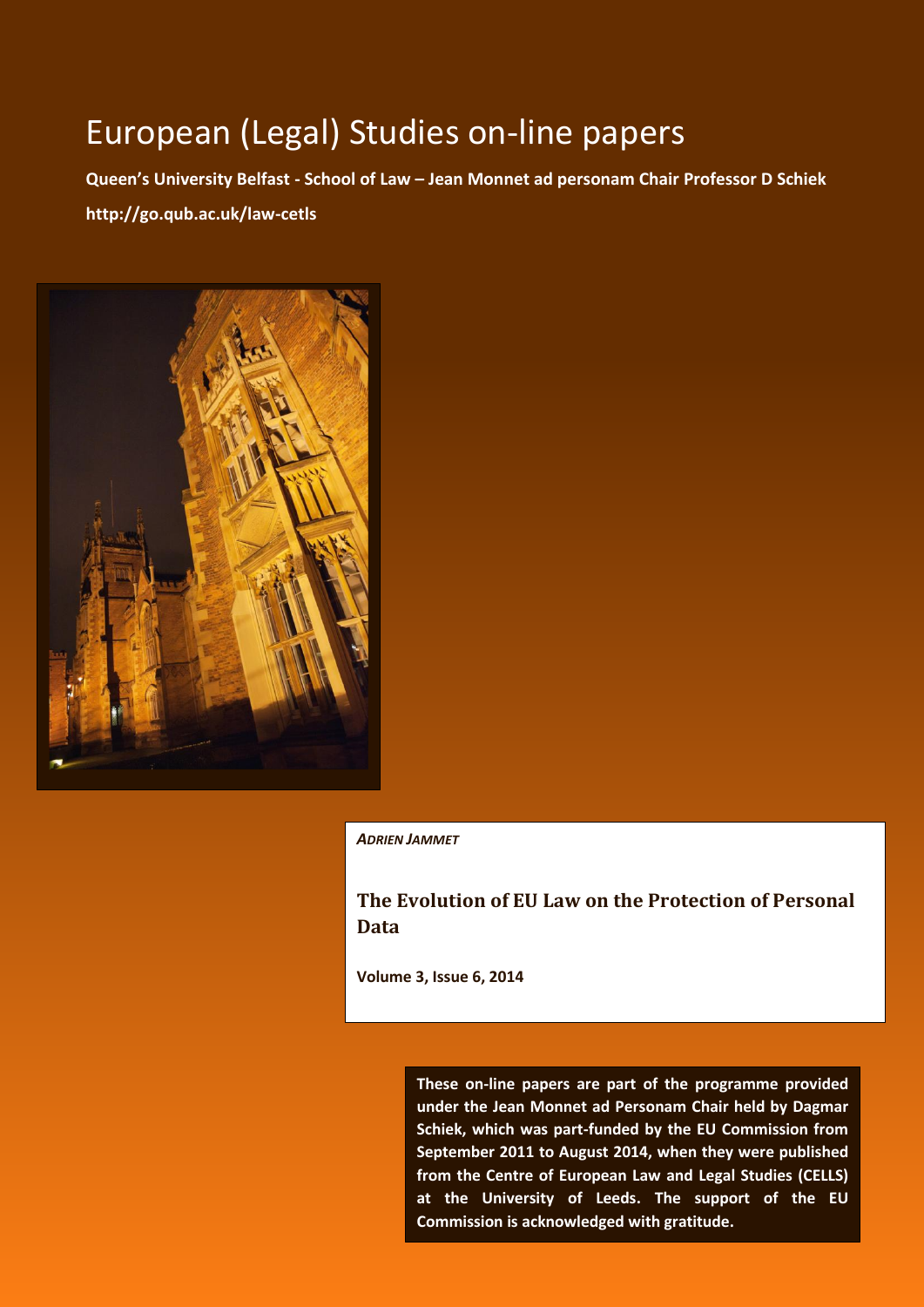## **The Evolution of EU Law on the Protection of Personal Data**

## *Adrien Jammet*

## **I. Introduction**

 $\overline{a}$ 

During the last couple of years, Google and Facebook have entered into a fierce competition to acquire innovative internet social services. Surprisingly, the staggeringly high prices offered for acquisition were incomparable with the revenue of the different services, and especially for the \$19 billion that Facebook offered for a small messaging application with 50 employees and 20 million of revenue<sup>1</sup>. Most of these small start-ups were not developing cutting edge technologies, or a revolutionary economic strategy - firstly, because they are essentially communication services and secondly because they were free. Their huge interest resides only in their user's individual worth and attraction capabilities, building an ecosystem linking millions of people that are willing to share and exchange their personal information. That's their true value. Nowadays, "*Personal data is the new oil of the in*ternet and the new currency of the digital world<sup>"2</sup>. By acquiring such databases, the internet giants are extending their revenue stream that comes from the sale of advertising toward targeted users, and in doing so, they need as much as personal data as possible.

This reciprocal dependency between the users and the service is driven by an economic need that is limited by the respect of the right to privacy. In the digital world, this equation relies on the rights associated with the definition of what personal data is. Currently, the EU legal framework is based upon Directive 95/46/EC on the collection, gathering and treatment of personal data. This set of rights and liberties has given a certain number of protections for the citizens, as well as means to express their prerogatives during the processing of their personal information. Such a definition is built to hold up against the fierce appetite of the economic pressures, and is leaning toward the user's interest for his privacy. However, the recent discussions surrounding the new draft Regulation on the protection of individuals with regard to the processing of personal data and on the free movement of such data<sup>3</sup> seem to express the idea that this protection is outdated, and must be revaluated. This draft proposal highlights the need to both secure the economic investments and to strengthen the user's protection by redefining associated rights and the place of the user's consent. In doing so, it leans toward a more contractually based relationship where the potential weakening of the respect of the right to privacy have to be assessed.

This paper offers a critical analysis of these attempts to subjugate the human right to privacy to the needs of a technology which is allegedly beyond regulation. This critical analysis is based on a certain conception of law's role, which will be exposed first (II). This will be followed by tracing the evolution of the EU's approach to data protection, starting with analysing the core principle of Directive

<sup>1</sup> Taylor Richard, Facebook to buy messaging app WhatsApp for \$19bn, BBC news, *[http://www.bbc.com/news/business-](http://www.bbc.com/news/business-26266689)[26266689](http://www.bbc.com/news/business-26266689)*

<sup>2</sup> Kuneva Meglena, European Consumer Commissioner, March 2009, quoted by World Economic Forum, *Personal data: The Emergence of a New Asset Class*, January 2011

<sup>3</sup> Proposal for a Regulation of the European Parliament and of The Council on the protection of individuals with regards to the processing of personal data and on the free movement of such data (General Data Protection Regulation), Brussels, 25 January 2012, COM(2012) 11 Final. *[http://ec.europa.eu/justice/data](http://ec.europa.eu/justice/data-protection/document/review2012/com_2012_11_en.pdf)[protection/document/review2012/com\\_2012\\_11\\_en.pdf](http://ec.europa.eu/justice/data-protection/document/review2012/com_2012_11_en.pdf)*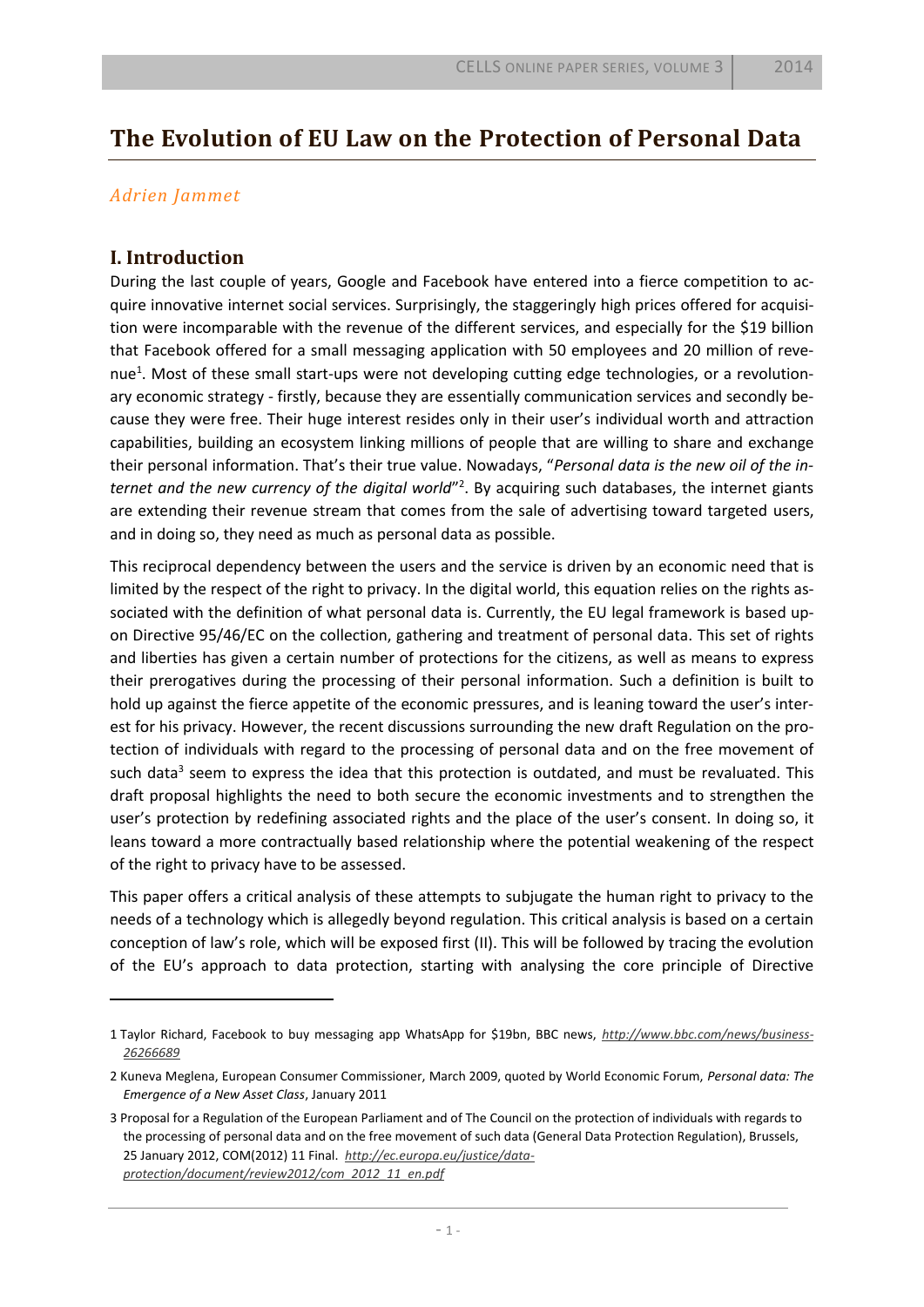95/46/EC (III), and continuing with exposing Europe's two-faced reform of the protection of personal data (IV)

#### **II. Law and the digital world from a socio-legal perspective**

When studying an evolution in legal frameworks, "*It is widely and routinely assumed that law re*flects/mirror society and operates to maintain social order"<sup>4</sup>. This socio-legal perspective is of great importance for the analysis contained in this paper. When dealing with new technology, the legal function of maintaining a social order is partially eroded because law has often been described as *'outrun'*<sup>5</sup> . This term implies that this human dimension of the law, partly as a means to regulate social behaviours, cannot be applied to the digital world because "*many types of interactions that have sprung from the Information Age are new in degree and sometimes in kind, and so there is often little*  or no law to guide those interactions" <sup>6</sup>. Consequently, one might think that in the digital world, it is only the technologies capabilities and their creators rather than law that are limiting the actions of the users. This can be reflected by the broad scope of the terms of services that services like Google or Facebook have created to regulate their use. Once the common user has accepted these terms, it seems to be the unique piece of regulation that is applied to the service in its relation with its users. The user becomes responsible, and can sometimes have their say about the content of these terms if they appear unacceptable<sup>7</sup>. With that bridgehead established, the internet giants seem to be the better administrators, and the need for the creation of a regulation appears to have lost its interest for the citizen, and turns towards the viability of the services. In this mechanism, by default, the law would no longer originate from a social need, but from a technological and an economic need. Some academics think that

*"the future of technological development, the future of economic policy, and the future of political relationships among States, rather than the course of legal speculation will be the fundamental factors. It is this which will determine the practical context of the law, pose the problems which it must resolve, and define the range within which a creative approach to legal problems can operate"8.*

However, such an approach cannot be accepted. It seems reductionist to limit the law to an accessory of technological, economic and political interests. Its dimension goes further than the simple regulation of social behaviour. In reality, the digital world is not only a new social space that has been mostly created and organised by private entities, it also represents a new territory for the expression of human rights and the risks that it implies. Consequently, the argument stating that internet is a legal lacuna, where the better administrators would be the services themselves, is false, despite the absence of specific regulation applicable to each new service. The terms of service cannot be the only rules applying to the relationship between the users and the services because it would be driven by

<sup>4</sup> Tamanaha, Brian Z, *A General Jurisprudence of Law and Society*, Oxford University Press, 2001, p51

<sup>5</sup> Helft Miguel, Cain Miller Claire, *1986 Privacy Law is Outrun by the Web*, The New York Times, 9 January 2011, *[http://www.nytimes.com/2011/01/10/technology/10privacy.html?pagewanted=all&\\_r=0](http://www.nytimes.com/2011/01/10/technology/10privacy.html?pagewanted=all&_r=0)*

<sup>6</sup> Rashbaum Kenneth, Borden Bennett, Beaumont Theresa, *Outrun the Lions : A practical framework for analysis of legal issues in the evolution of cloud computing*, Ave Maria Law Review, 2014

<sup>7</sup> McCullagh Declan, *Instagram apologizes to users: We won't sell your photos,* Cnet, December 18 2012, *<http://www.cnet.com/news/instagram-apologizes-to-users-we-wont-sell-your-photos/>*

<sup>8</sup> Castberge Frede, *International Law in our time: Changing Values and Priorities*, Martinus Nijhoff Publishers, 1974, p 489.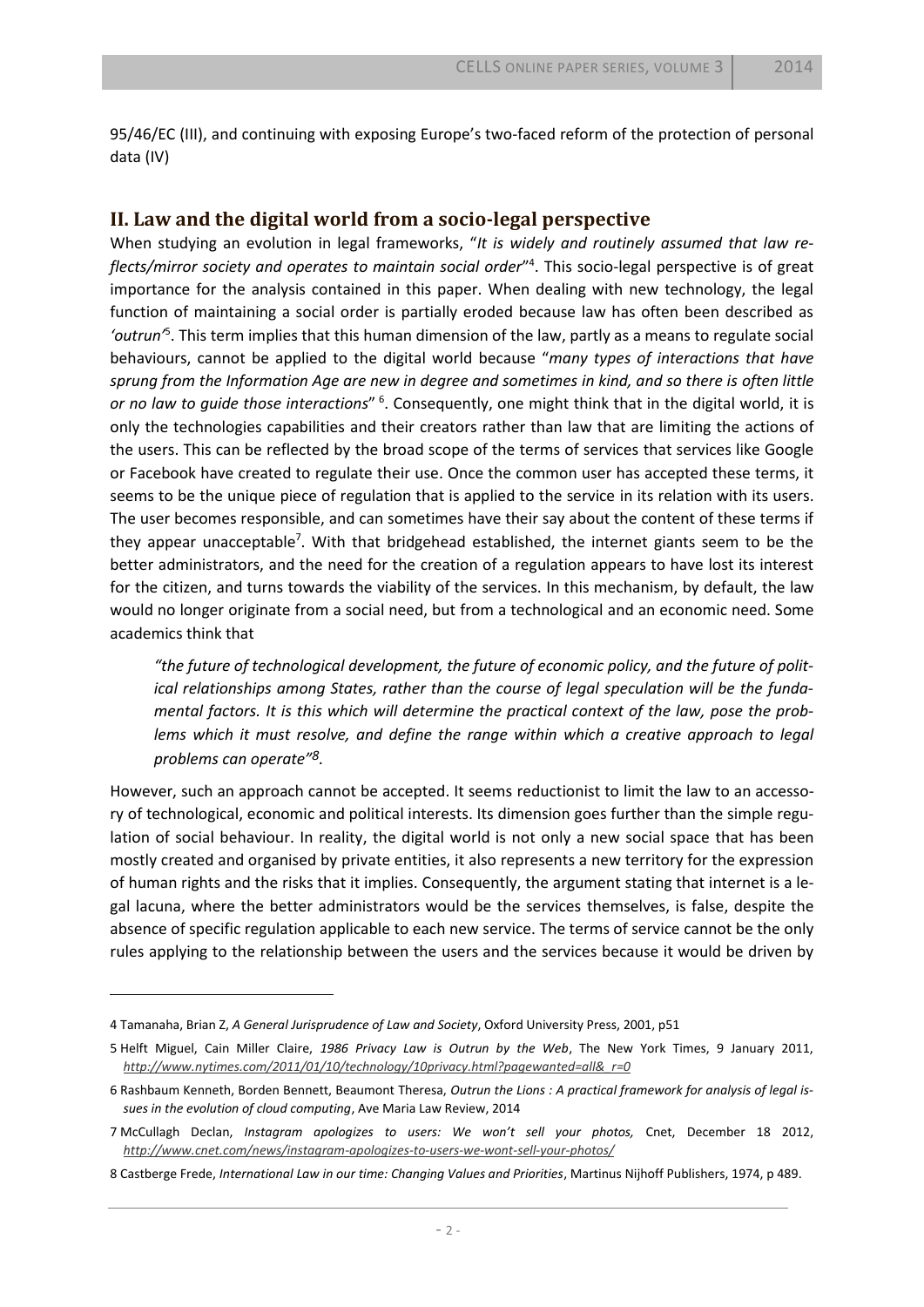economic interest. For all these reasons, the rights of the individuals using these services must have the priority over economic interests. These rights remain the expression of higher moral considerations and rights inherent to any human being. Giving in to the temptation to adapt the laws to the necessities of the technologies, without securing fundamental rights is a path that should not be taken. In doing so, the legislator would replace customs and morals with a pledge towards economic pressures. For this reason, the law applicable to new technology must retain its human dimension during its adjustment towards new services, which rely upon fundamental rights.

This question is at the core of the current reform of the personal data framework in Europe. In January 2012, the Commission proposed a reform<sup>9</sup> of Directive 95/46/EC<sup>10</sup>, to improve the users' rights, and cut costs for business, which is changing the essence of the text. Viviane Reading (Vice-President of the European Commission) said that:

*"data is really the currency of this new digital economy […], it is only when the consumers trust that their data will be well protected that they will continue to entrust it to businesses and to the authorities"<sup>11</sup> .* 

By analyzing such statements, some have raised the concern that the Commission was considering the protection of personal data "*personal data protection as a means to achieve economic growth rather than as a fundamental right"*12. This position represents a shift in the very reasoning for the creation of these laws in the first place time, and the core principles of Directive 95/46/EC.

The explosion of new communication and computerised services (which we have experienced since the arrival of computers), has flourished sometimes beyond the legal regime. The law needed to adapt accordingly. This situation is explained by the unforeseeable capabilities of our modern computing technologies, and their international aspects. They are generating new behaviours, new economic models and services which the law could not have predicted, nor ruled efficiently. But it has also given the resources to create new instruments of control and surveillance, highlighting the question of trust that one can put into these new tools. Technological advantages "*are finding their limits in the amplification of the risks for the invasion of privacy*" 13 . Accordingly, in that myriad of numerical innovations, information has become the centre of attention. As early as 1962, the IBM 1311 could store two million characters of information<sup>14</sup>, and in 1971, the floppy disk offered the possibility to transport such information easily. The possibilities of exchanges, interconnections and access to databases of citizens' information were made easier and the uncertainty surrounding their use and treatment was accelerated by their possible exploitation by governments for surveillance purposes.

<sup>9</sup> Proposal for a Regulation of the European Parliament and of The Council on the protection of individuals with regards to the processing of personal data and on the free movement of such data (General Data Protection Regulation), Brussels, 25 January 2012, COM(2012) 11 Final. *[http://ec.europa.eu/justice/data](http://ec.europa.eu/justice/data-protection/document/review2012/com_2012_11_en.pdf)[protection/document/review2012/com\\_2012\\_11\\_en.pdf](http://ec.europa.eu/justice/data-protection/document/review2012/com_2012_11_en.pdf)*

<sup>10</sup> Directive 95/46/EC of the European Parliament and of the Council of 24 October 1995 on the protection of individuals with regard to the processing of personal data and on the free movement of such data*,* OJ L 281, 23.11.1995.

<sup>11</sup> Committee on Civil Liberties, Justice and Home Affairs, Committee meeting, 9 October 2012, Interparliamentary meeting on data protection, Session III – Data protection and law enforcement challenges. *[http://www.europarl.europa.eu/ep](http://www.europarl.europa.eu/ep-live/en/committees/video?event=20121009-1500-COMMITTEE-LIBE)[live/en/committees/video?event=20121009-1500-COMMITTEE-LIBE](http://www.europarl.europa.eu/ep-live/en/committees/video?event=20121009-1500-COMMITTEE-LIBE)*

<sup>12</sup> Association Européenne pour la défense de Droits de l'Homme, commenting on the European Commission's proposal on reform of Directive 94/45 (http://www.aedh.eu/Personal-data-protection-must.html)

<sup>13</sup> Féral-Schuhl Christiane, *Cyberdroit : Le droit à l'épreuve de l'internet*, 6eme édition, Praxis Dalloz, 2010, p34

<sup>14</sup> IBM 1311 Disk Storage Drive, *[http://www-03.ibm.com/ibm/history/exhibits/storage/storage\\_1311.html](http://www-03.ibm.com/ibm/history/exhibits/storage/storage_1311.html)*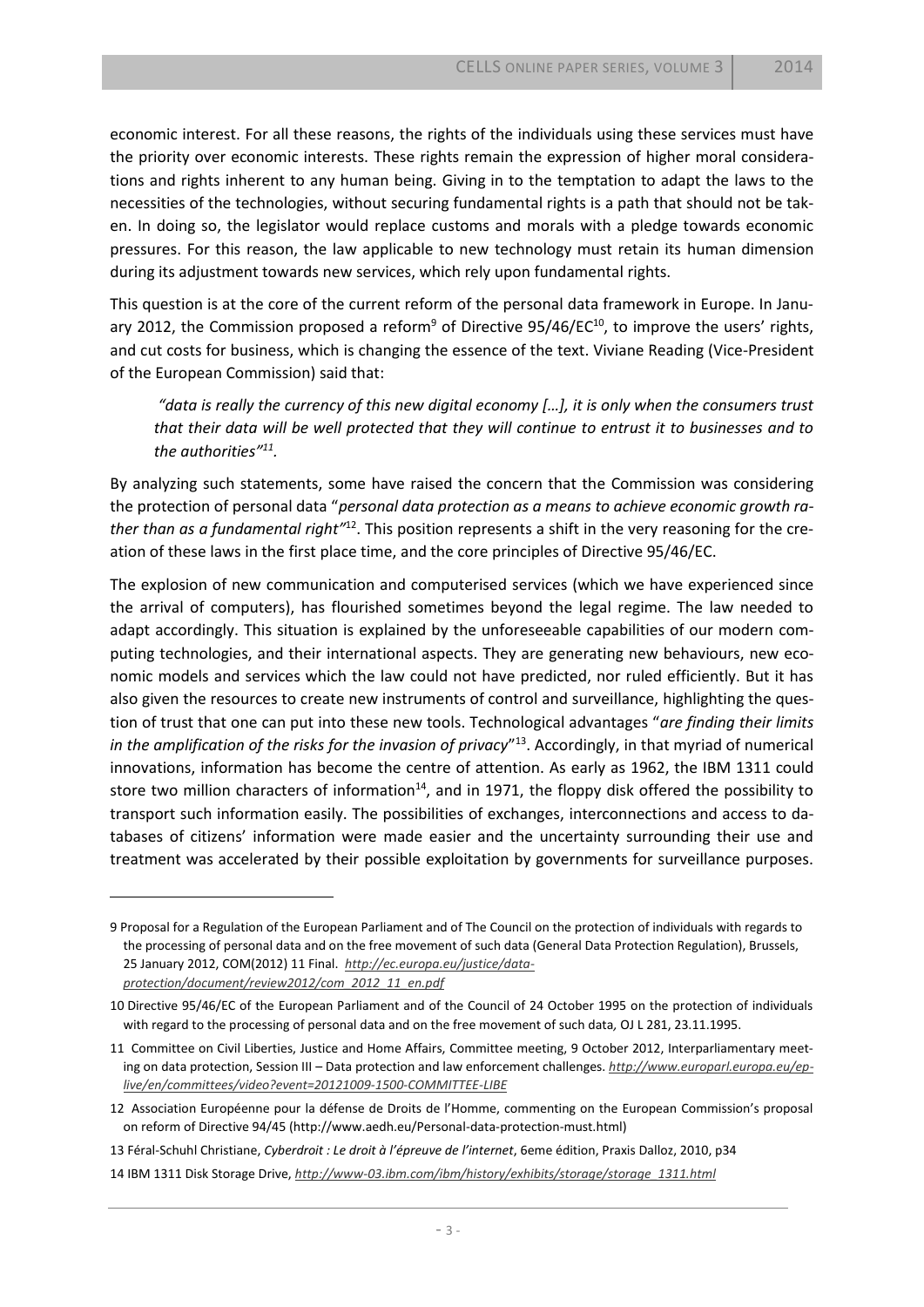Also, when they were first made available, the different telecommunication services and their computerised databases raised questions about the processing of their data. Therefore, regarding new technology law, the first legislative efforts not only reflect an opportunist adaptation of old definitions, but more often, the fear evoked by the capabilities of such devices. In the early days of computing technologies, protecting respect for private and family life<sup>15</sup> was one of the first concerns of individuals, motivating the intervention of the national and European legislators. The spectre of the society of surveillance described by Orwell in 1984 was not far away<sup>16</sup>. The logical response, as will be outlined, was completed by translating the right to privacy into the digital world, for securing the privacy of people faced with the fierce appetite for personal information. But then, '*Big Brothe*r' was still represented by the government in people's minds.

Nowadays, "*Big Brother*" has changed his mask. 1.3 billion people are active per month on Facebook<sup>17</sup> and Google is used for 5,922,000,000 searches per day<sup>18</sup>. 73% of Europeans have internet access<sup>19</sup>. These services represent a tremendous amount of data gathered conveying information on individuals. But if these figures are impressive, it is incomparable with a projected growth in global data generated per year as high as 40%<sup>20</sup>. The data gathered represents so much information, that these databases are now called *big-data*. Despite the fact that this term is often described as "poor<sup>21</sup>" in meaning, it has the advantage of representing the gargantuan set of databases that it gathers. This sector has an estimated potential annual value of 250 Billion dollars per year to Europe's public sector administration<sup>22</sup> and this is an economy that the European Union wants to embrace, despite the threat incarnate. Just like Facebook and Google, most of the internet services today are based on an economic model relying on commercials. The price of advertising is linked with its capability to accurately target potential customers. Hence, there is an economic need to build a more precise profile of the different users, which their own right to privacy restricts. That economic pressure is responsible for the current reform. In its Draft Proposal<sup>23</sup>, the Commission is leaning towards a more contractual based relationship with users. By accentuating the importance of consent it is suggested that, provided there is sufficient information, the user will be able to have a better understanding of the treatment operated by the services, and will be able to inform their consent more freely. This position has to be analysed with regard to the objective of "*reinforcing legal and practical certainty for economic operators and public authorities*" <sup>24</sup>. It advances the belief that, since

<sup>15</sup> Protected under Article 8 of the European Convention on Human Rights

<sup>16</sup> Orwell George, *1984*, Gallimard, 1972.

<sup>17</sup> Statistic Brain Website, Facebook Statistics, *[www.statisticbrain.com/facebook-statistics/](http://www.statisticbrain.com/facebook-statistics/)*

<sup>18</sup> Statistic Brain Website, Google Statistics. *<http://www.statisticbrain.com/google-searches/>*

<sup>19</sup> Internet World Stats, European Union Internet Users, 30 June 2012, *<http://www.internetworldstats.com/stats9.htm>*

<sup>20</sup> McKinsey Global Institute, *Big Data : The next frontier for innovation, competition and productivity*, McKinsey and Company, January 2011, p6

<sup>21</sup> Boyd Danah, Crawford Kate, Critical Questions for Big Data: Information, Communication and Society, 15:5, 662-679, 2012, p663

<sup>22</sup> McKinsey Global Institute, *Big Data (above note 20)*, p7

<sup>23</sup> Proposal for a Regulation of the European Parliament and of The Council on the protection of individuals with regards to the processing of personal data and on the free movement of such data (General Data Protection Regulation), Brussels, 25 January 2012, COM(2012) 11 Final. *[http://ec.europa.eu/justice/data](http://ec.europa.eu/justice/data-protection/document/review2012/com_2012_11_en.pdf)[protection/document/review2012/com\\_2012\\_11\\_en.pdf](http://ec.europa.eu/justice/data-protection/document/review2012/com_2012_11_en.pdf)*

<sup>24</sup> I- Context of the Proposal, p3; Proposal for a Regulation of the European Parliament and of The Council on the protection of individuals with regards to the processing of personal data and on the free movement of such data (General Data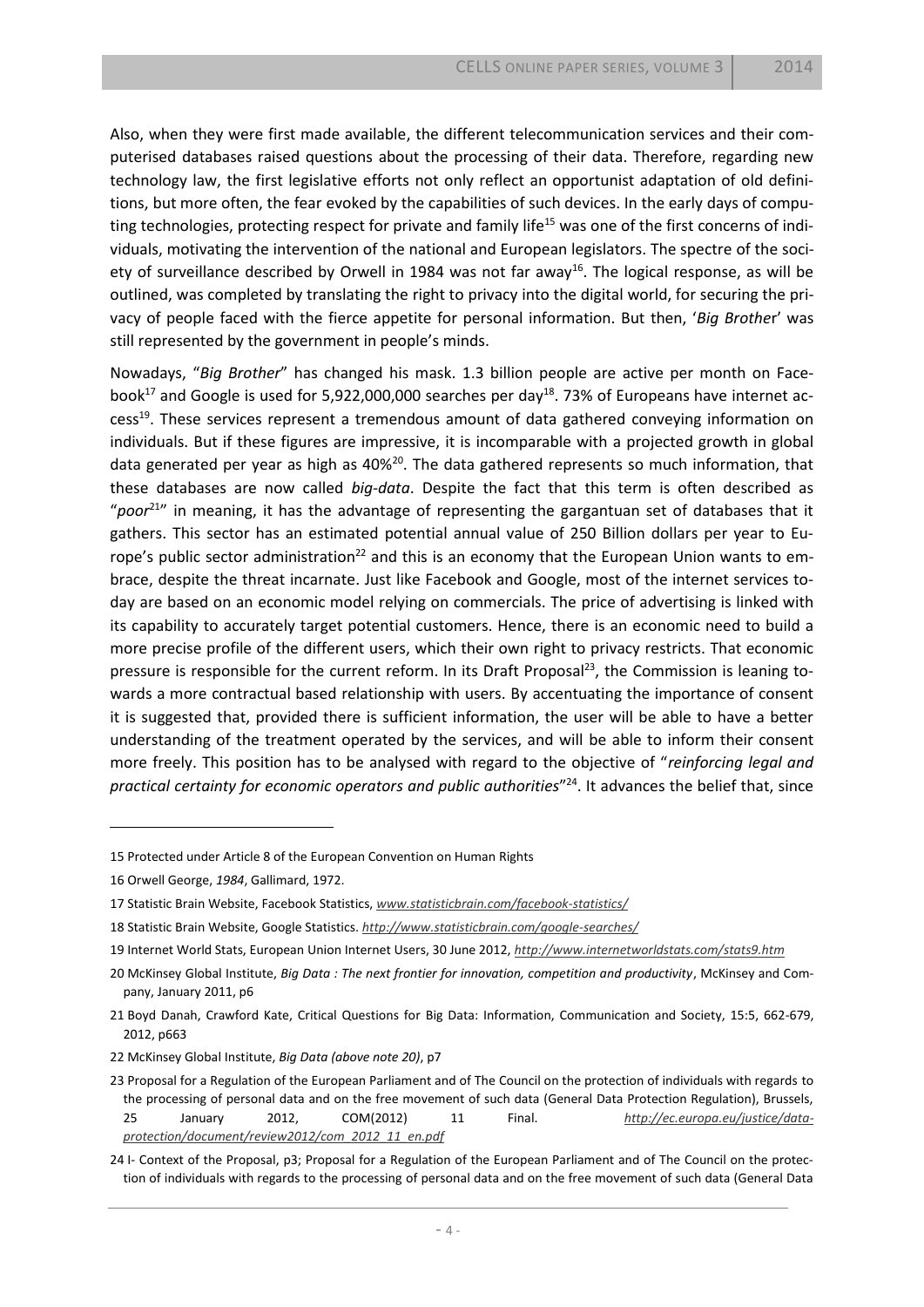technology has evolved, the transfer of personal data has been rendered easier, and regarding the colossal investments and services relying on such a legal framework, it has to be redefined. Nevertheless, in the process, we should bear in mind the idea that all this data contains critical and personal information on human beings. Their possible exhibition and exchanges should be firmly tied to fundamental law.

The potential of these services for tracking people should not be underestimated. When it comes to creating a new framework for personal data, the relative similarities of the first concerns surrounding computers with our current situation with the Snowden affair<sup>25</sup> and the creation of the 'big data' justifies an historical approach. In this period of modernisation of the data protection Directive, it is particularly important to remember the very core of its values and principles of the Directive (I), and the reasons for its existence, before analysing its next two-faced evolution (II).

## **III. The core principles of Directive 95/43/ EC**

The Directive appeared after a long process of legal and social investigation, its genesis has been built around a firm reference towards the right to privacy (A), before setting up its broad set of rights and liberties (B).

## **A) A Genesis Built Upon the Right to Privacy**

 $\overline{a}$ 

In 1974 in France an attempt to interconnect the files of different administrations<sup>26</sup> lead to a general outcry from the citizens. The public debate exposed the anxiety of a society towards such possibilities. This situation helped the creation of the first laws on the processing of data with computers, creating rights for the person concerned, and obligations for the responsible of the treatments, based upon the right of privacy<sup>27</sup>. This right to privacy is one of the fundamental rights protected by Article 12 of the Universal Declaration of Human Rights 1948<sup>28</sup>. It is also protected under Article 8 of the European Convention on Human Rights<sup>29</sup>, where the right to respect for private and family life is

Protection Regulation), Brussels, 25 January 2012, COM(2012) 11 Final. *[http://ec.europa.eu/justice/data](http://ec.europa.eu/justice/data-protection/document/review2012/com_2012_11_en.pdf)[protection/document/review2012/com\\_2012\\_11\\_en.pdf](http://ec.europa.eu/justice/data-protection/document/review2012/com_2012_11_en.pdf)*

- 25 Name of an NSA's consultant that has revealed critical information on global internet services surveillance. See Gellmann Barton, Edward Snowden, After months of NSA revelations, says his mission's accomplished, The Washington Post, 24 December 2013, *[http://www.washingtonpost.com/world/national-security/edward-snowden-after-months-of-nsa](http://www.washingtonpost.com/world/national-security/edward-snowden-after-months-of-nsa-revelations-says-his-missions-accomplished/2013/12/23/49fc36de-6c1c-11e3-a523-fe73f0ff6b8d_story.html)[revelations-says-his-missions-accomplished/2013/12/23/49fc36de-6c1c-11e3-a523-fe73f0ff6b8d\\_story.html](http://www.washingtonpost.com/world/national-security/edward-snowden-after-months-of-nsa-revelations-says-his-missions-accomplished/2013/12/23/49fc36de-6c1c-11e3-a523-fe73f0ff6b8d_story.html)*
- 26 Boucher Philippe, *Safari ou la chasse aux Français*, Le Monde, 21 Mars 1974, *<http://www.delis.sgdg.org/menu/25avril/PresseLeMonde19740321.pdf>*
- 27 After Hesse Lander in Germany in 1970, Sweden in 1974 and The US in 1974, See Perray Romain, *Jurisclasseur Administratif, Fasc. 274 : Informatique. – Traitements de données à caractère personnel*, 31 Janvier 2008, Mise à jour le 15 Novembre 2012, et Castets-Renard, *Droit de l'internet : Droit Français et Européen*, Montchrestien, LMD Edition 2012, p10
- 28 United Nations Universal Declaration of Human Rights, 1948, article 12: *No one shall be subjected to arbitrary interference with his privacy, family, home, or correspondence, nor to attacks upon his honour and reputation. Everyone has the right to the protection of the law against such interference or attacks*. *[http://watchlist.org/wordpress/wp](http://watchlist.org/wordpress/wp-content/uploads/Universal-declaration-of-human-rights.pdf)[content/uploads/Universal-declaration-of-human-rights.pdf](http://watchlist.org/wordpress/wp-content/uploads/Universal-declaration-of-human-rights.pdf)*
- 29 "*Right to respect for private and family life : 1 – Everyone has the right to respect for his privacy and family life, his home and his correspondence. 2 – There shall be no interference by a public authority with the exercise of this right except such as is in accordance with the law and is necessary in a democratic society in the interests of national security, public safety or the economic wellbeing of the country, for the prevention of disorder or crime, for the protection of health or morals, or for the protection of the rights and freedoms of others*", Article 8, European Convention on Human Rights, Rome 1950, *[http://www.echr.coe.int/Documents/Convention\\_ENG.pdf](http://www.echr.coe.int/Documents/Convention_ENG.pdf)*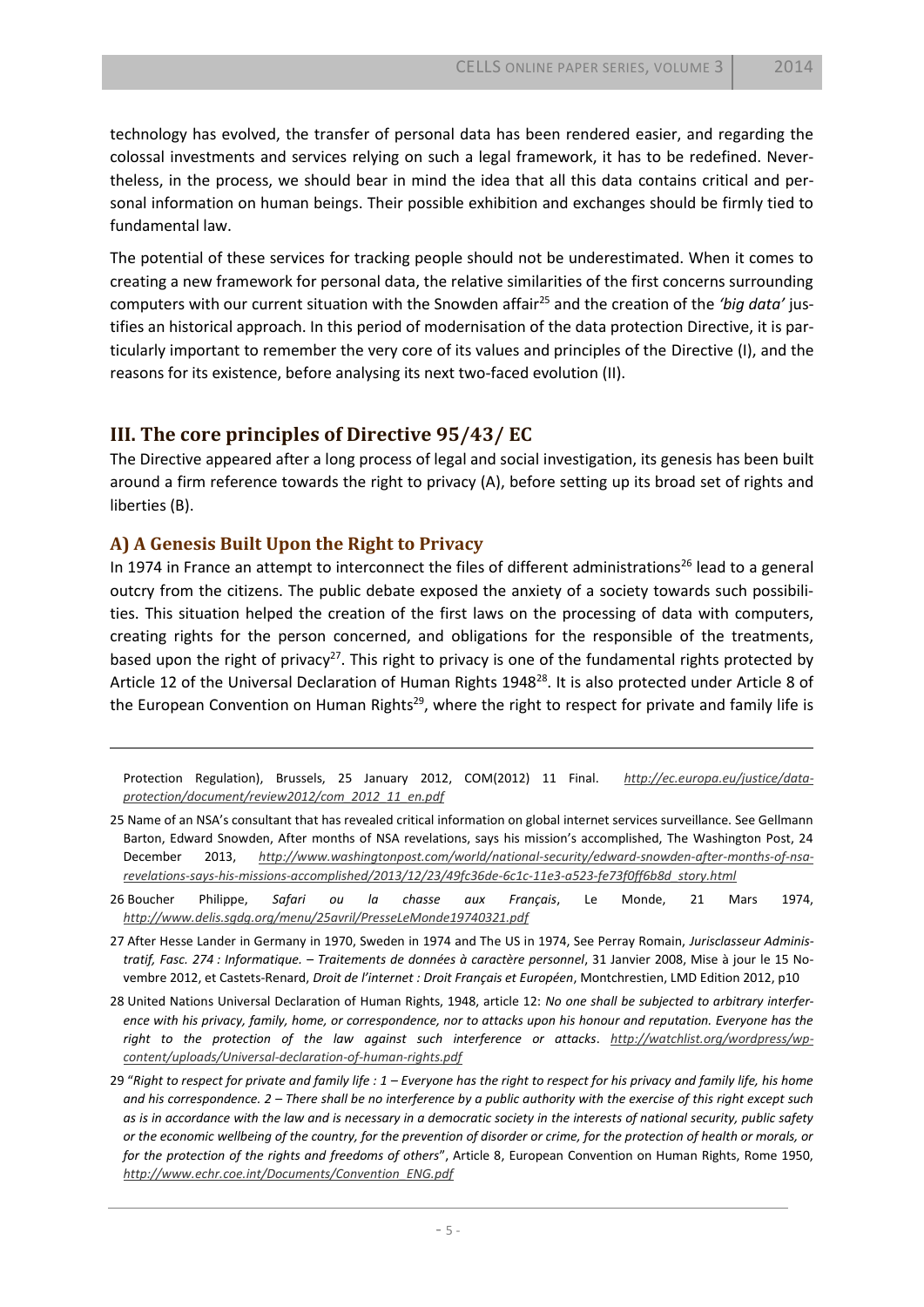protected<sup>30</sup>, and Article 17 of the International Covenant on Civil and Political Rights<sup>31</sup>. Its existence is confirmed in Article 16 TFEU. According to the European Court of Human Rights (ECtHR):

*"the protection of personal data, particularly medical data, is of fundamental importance to a person's enjoyment of his or her right to respect for private and family life as guaranteed by article 8 of the Convention"<sup>32</sup> .* 

But the ECtHR has gone further, by saying that even:

*"the storing by a public authority of information relating to an individual's private life amounts to an interference within the meaning of Article 8. […]The subsequent use of the stored information has no bearing on that finding"<sup>33</sup> .* 

Therefore, it is not only the processing of the data that would be subject to Article 8 ECHR, but the mere fact of possessing personal data. This statement is easily explained by the importance of privacy for citizenship. Without entering greatly into a philosophical or a sociological debate, one can understand that it directly affects our inner-self.

Consequently:

<span id="page-6-0"></span> $\overline{a}$ 

*"privacy, after all, encompasses much more than just control over a data trail, or even a set of data. It encompasses ideas of bodily and social autonomy, of self-determination, and of the ability to create zones of intimacy and inclusion that define and shape our relationships with each other"<sup>34</sup> .* 

First, privacy is linked with our liberty. By directly affecting our ability to think by ourselves, and to develop our own social network that will allow further political actions, it is touching the essence of a democratic society<sup>35</sup>. That concern is of particular importance in the context of surveillance, where "*freedom and security have always stood in a certain tension with one another. They must constantly be held in balance by rights and laws*<sup>36</sup>". Nonetheless, the overall concept is larger. It is also tied to intimacy, which can be understood as a "*personal action, done in an activity sphere that a person*  recognizes as inviolable<sup>"37</sup>. Privacy has been defined as the right to be left alone<sup>38</sup>. But again, this

35 See Strate Lance, *The Deprivation of Privacy*, 3 December 2012, Hanna Harendt Center, *<http://www.hannaharendtcenter.org/?p=8466>*

<sup>30</sup> Article 8-1: *Everyone has the right to respect for his private and family life, his home and his correspondence*.

Article 8-2: *There shall be no interference by a public authority with the exercise of this right except such as is in accordance with the law and is necessary in a democratic society in the interests of national security, public safety or the economic wellbeing of the country, for the prevention of disorder or crime, for the protection of health or morals, or for the protection of the rights and freedoms of others*.

<sup>31</sup> "*1 – No one shall be subjected to arbitrary of unlawful interference with his privacy, family, home or correspondence, nor*  to unlawful attacks on his honour and reputation. 2 – Everyone has the right to the protection of the law against such in*terference or attacks*", Article 17 of the International Covenant on Civil and Political Rights, adopted and opened for signature, ratification and accession by General Assembly Resolution 2200A(XXI) of 16 December 1966, Entry into force 23 March 1976, in accordance with article 49. *<http://www.ohchr.org/en/professionalinterest/pages/ccpr.aspx>*

<sup>32</sup> European court of human rights, Case of M.S V. Sweden, 27 August 1997, Case Number 74/1996/693/885, point 41.

<sup>33</sup> See European Court of Human Rights, Case of Kopp v. Switzerland, 25 March 1998, Case Number 13/1997/797/1000, *[http://hudoc.echr.coe.int/sites/eng/pages/search.aspx?i=001-58144#{%22itemid%22:\[%22001-58144%22\]}](http://hudoc.echr.coe.int/sites/eng/pages/search.aspx?i=001-58144#{%22itemid%22:[%22001-58144%22]})*

<sup>34</sup> Froomkin A. Michael, *The Death of Privacy ?,* Stanford Law Review, 2000, Vol. 52: 1461, p1466

<sup>36</sup> Speech by German Chancellor Angela Merkel to the German Parliament on January 29, 2014, Translated from the German by Michael Shae, *<http://www.nybooks.com/articles/archives/2014/mar/20/freedom-and-security/?insrc=hpma>*

<sup>37</sup> Author's translation from the original text at Saint-Pau Jean-Christophe, Jurisclasseur, Fascicule numéro 10 : *Jouissance*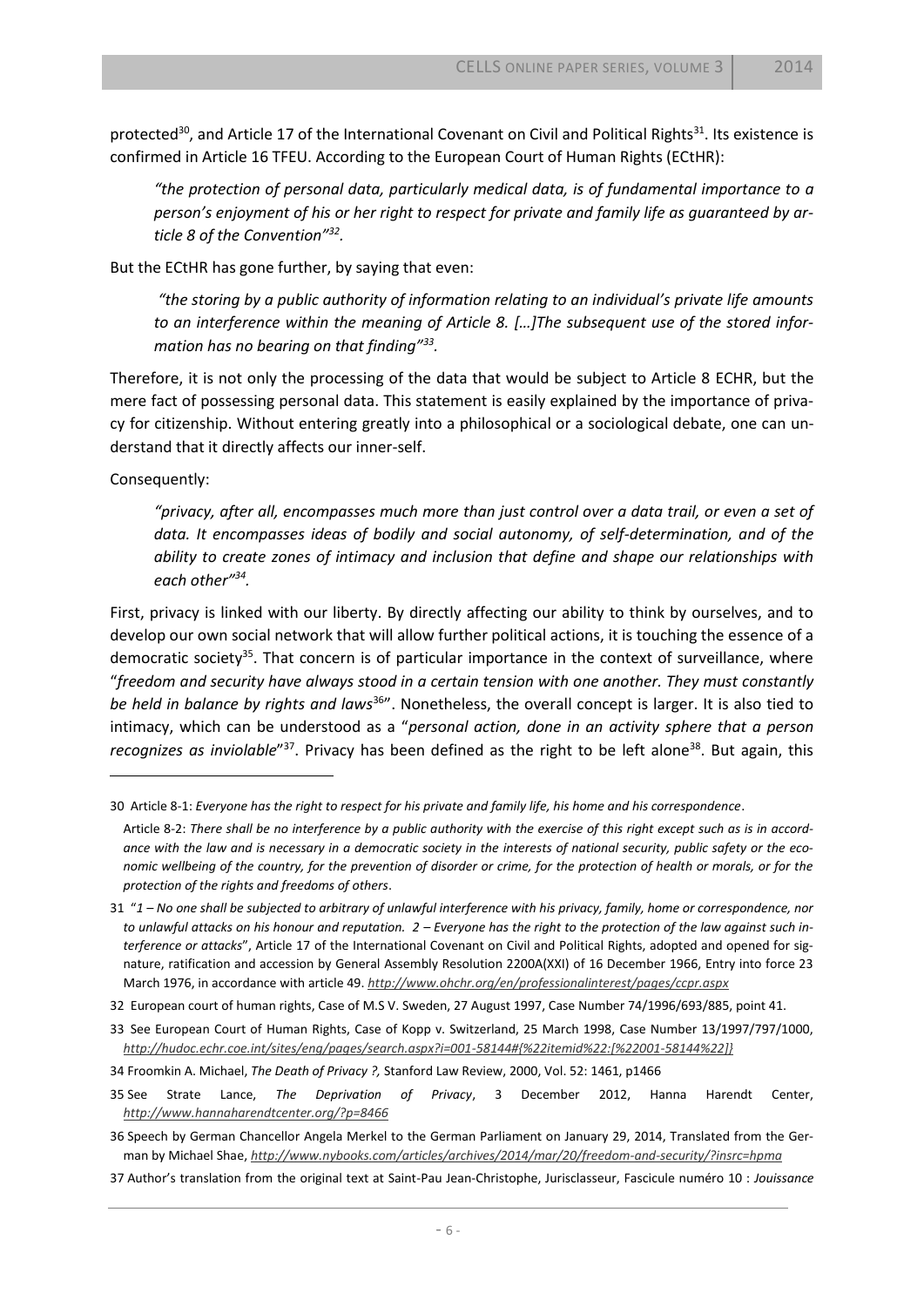cannot encompass the whole notion. Privacy comes along with a certain control given to the person on its own individuality and who can oppose a disclosure of his name, face or biometric information, which has to do with confidentiality and identity<sup>39</sup>. Liberty, intimacy, identity and confidentiality are all present in the broad conception of privacy. Consequently, privacy is a legal tenet that is very difficult to cease, firstly because its definition varies from one country to another and secondly because it's very nature is subject to a certain number of discussions. Some think that it could be propriety right<sup>40</sup>, others thinks that it could be a right attached to the person<sup>41</sup>. The reasoning is that this concept appeared not so long ago<sup>42</sup>, and "*technology has played a large role in the story of the emer*gence of information privacy law<sup>"43</sup>. Furthermore, our own definition of our private information and space is different from one person to another. That argument is regularly used by partisans of a deconstruction of the notion, "*seeing it not as a right, but rather as an exchange between people and organizations, bound by the same trust that facilitate effective social and business relationship*" 44 .

Therefore, for the purpose of this paper, we will not elaborate on that question further, since it would require an entire book to focus on a simple definition that regroups the ideas of liberty, intimacy and identity. The right to the respect of the private life is

*"permitting everyone to ask the state or individuals to respect the actions and the secrecy linked to identity and intimacy. It is a power of action and control over certain information [...] and the power to authorize or oppose to an investigation or the disclosure of information tied to identity or intimacy" 45 .* 

This definition has the advantage of representing a concrete approach of the concept of privacy, which can be applied negatively to a certain number of practices in the digital world. However, it does not allow half of the internet services to exist in their current form. Their economic model itself represents an infringement to the secrecy of the personal information, which could be extremely complicated to console with the respect of privacy. There is a necessary equilibrium to take into account, to dodge an "*informational seclusion, which prohibits the state or private organizations from collecting or applying certain kinds of personal data*" 46 .

- *des Droits Civils – Droit au respect de la vie privée – Définition conceptuelle du droit subjectif,* 20 Avril 2010, point 94. [''*Lorsqu'une personne invoque une ingérence dans la liberté de la vie privée, c'est-à-dire une liberté civile ou publique, la vie privée s'entend d'une action personnelle, d'une sphère d'activité dont le titulaire invoque l'inviolabilité''].*
- 38 Warren D. Samuel, Brandeis D. Louis, *The Right to Privacy*, Harvard Law Review 193, 1890.
- 39 Saint-Pau Jean-Christophe, Jurisclasseur, (as note 37).

 $\overline{a}$ 

- 40 Lessig Lawrence, *Privacy as Property – Party V: Democratic Process and Nonpublic Politics*, Social Research, Spring, 2002. *<http://www.englishdiscourse.org/lessig.html>*
- 41 Kayser P, *La Protection de la Vie Privée par le Droit*, Economica 3eme édition, 1995.
- 42 Sociologists are linking its appearance with some social phenomenon arising in the XVIII' century, see Pardailhé-Galabrun V. A., *La naissance de l'intime,* PUF 1988.
- 43 Solove J. Daniel, *A brief History of Information Privacy Law*, George Washington Faculty Publications , 2006, p I-3

44 Leroux Yves, *Privacy Concerns in the Digital World*, Computer Weekly, October 2013, *<http://www.computerweekly.com/opinion/Privacy-concerns-in-the-digital-world>*

45 Author's translation from the original text at 'Saint-Pau Jean-Christophe, Jurisclasseur, point 26, (as note [37\)](#page-6-0) [''*Le droit au respect de la vie privée, permet à chacun d'exiger de l'État comme des particuliers, le respect de la liberté d'action et du secret des informations relatives à l'identité et à l'intimité. Le droit manifeste ainsi un pouvoir d'action et un pouvoir de contrôle de certaines informations, c'est-à-dire en dernière analyse le pouvoir d'autoriser ou de s'opposer à une investigation ou une divulgation d'informations relatives à l'identité ou l'intimité''*. .

46 Schwartz M. Paul, *Privacy and Participation: Personal Information and Public Sector Regulation in the United States*,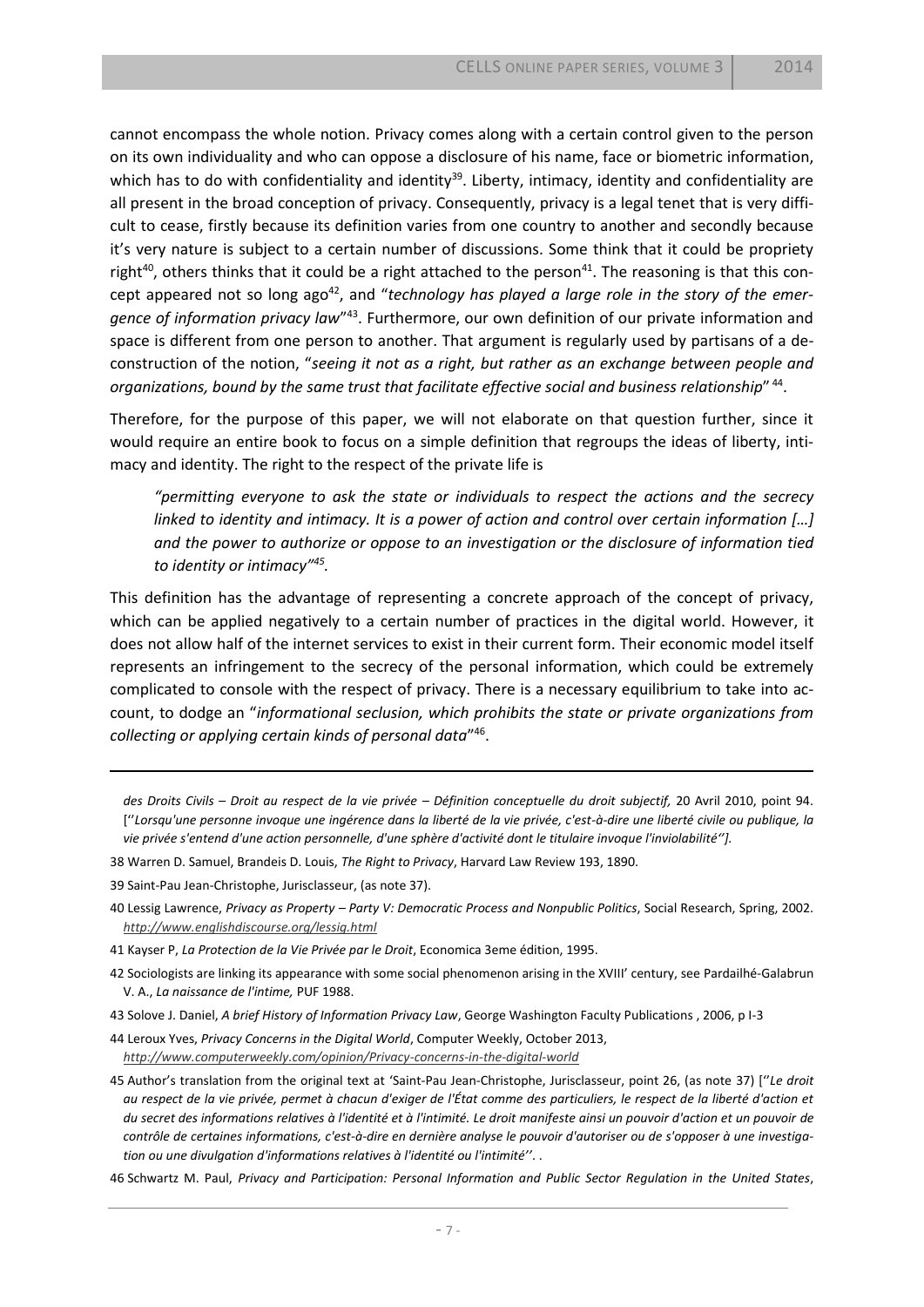The law needed to come with a concept that would be a material representation of the individuals' privacy in these numerical worlds, creating a nest for them to develop, and the concept of "*personal data*" <sup>47</sup> was the answer. In the same spirit that is expressed behind the current reform, Europe was trying to find the right approach that "*can strengthen people's rights practically and concretely, with*out cutting them off from new economic and social benefits<sup>"48</sup>. Following this though, in a time when no regulations had been set, the European Council stated that it was necessary to take into account the increasing flow across frontiers of personal data undergoing automatic processing, without interfering with "*the safeguards for everyone's rights and fundamental freedoms, and in particular the right to the respect for privacy*" 49. In 1981, the Council of Europe built the first ever regional European regulation with regard to automatic processing of personal data<sup>50</sup>. The aim was to "*reconcile the fundamental values of the respect for privacy and the free flow of information between peoples*" 51 . This text, created basic principles for data protection, especially concerning the fair and lawful process of obtaining and processing of the information, the scope and purpose, the storage, the accuracy and the preservation of the data<sup>52</sup>. These will generally interact with the first works on Directive 95/46/ EC.

#### **B) The Set of Rights and Liberties of Directive 95/46/ EC**

The gestation of Directive 94/45/ EC has lasted almost 10 years, starting as soon as Convention 108 entered into force on the 1<sup>st</sup> October 1985<sup>53</sup>. Convention 108 was considered incomplete, by letting open "*a large number of options for the implementation of the basic principles it contains, and it has been ratified by only seven Member States, of which one still has no domestic legislation*" <sup>54</sup>. It was important that a "*minimum level of uniformity* [exists] *between the member states*" 55. During this period, tides of proposals trying to fade the fundamental rights had come and gone, leaving the European citizens' rights intact. The respect of the fundamental rights was considered as prominent, and it is related to the objective of that text. In a time where no harmonization had been made "*the scale* 

Berkeley Law Scholarship Repository, 1-1-1994, p555.

49 Preamble of the Convention for the Protection of Individuals with regard to Automatic Processing of Personal Data, Council of Europe, Strasbourg, 28 January 1981. *<http://conventions.coe.int/Treaty/en/Treaties/Html/108.htm>*

50 Ibid. Preamble.

 $\overline{\phantom{a}}$ 

51 Ibid. Preamble.

52 Op. Cit. Convention of European Council, Article 5 – Quality of data of the Convention for the Protection of Individuals with regard to Automatic Processing of Personal Data.

53 Entered into force with the first 5 signatures, see the complete list of signatures, Conseil de l'Europe Website, *<http://conventions.coe.int/Treaty/Commun/ChercheSig.asp?NT=108&CM=&DF=&CL=FRE>*

54 Introduction, Point 3 of the Communication of the Commission of the European Communities, COM (90) 314 Final – Syn 287 and 288, Brussels, 13 September 1990.

55 Point 1.5.4, Economic and Social Committee, Opinion on the proposal for a Council Directive concerning the protection of individuals in relation to the processing of personal data, the proposal for a Council Directive concerning the protection of personal data and privacy in the context of public digital telecommunications networks, in particular the integrated services digital network (ISDN) and public digital mobile networks and the proposal for a Council Decision in the field of Information security, 91/C 157/14, 17 June 1991, *[http://eur-](http://eur-lex.europa.eu/LexUriServ/LexUriServ.do?uri=OJ:C:1991:159:0038:0048:EN:PDF)*

*[lex.europa.eu/LexUriServ/LexUriServ.do?uri=OJ:C:1991:159:0038:0048:EN:PDF](http://eur-lex.europa.eu/LexUriServ/LexUriServ.do?uri=OJ:C:1991:159:0038:0048:EN:PDF)*

<sup>47</sup> Contion for the Protection of Individuals with regard to Automatic Processing of Personal Data, Strasbourg 28 January 1981, *Article 2 – Definition : Personal data means any information relating to an identified of identifiable individual (data subject).*

<sup>48</sup> Kroes Neelie, *Data Protection Day Statement*, 28 January 2014, *[https://ec.europa.eu/commission\\_2010-](https://ec.europa.eu/commission_2010-2014/kroes/en/content/data-protection-day) [2014/kroes/en/content/data-protection-day](https://ec.europa.eu/commission_2010-2014/kroes/en/content/data-protection-day)*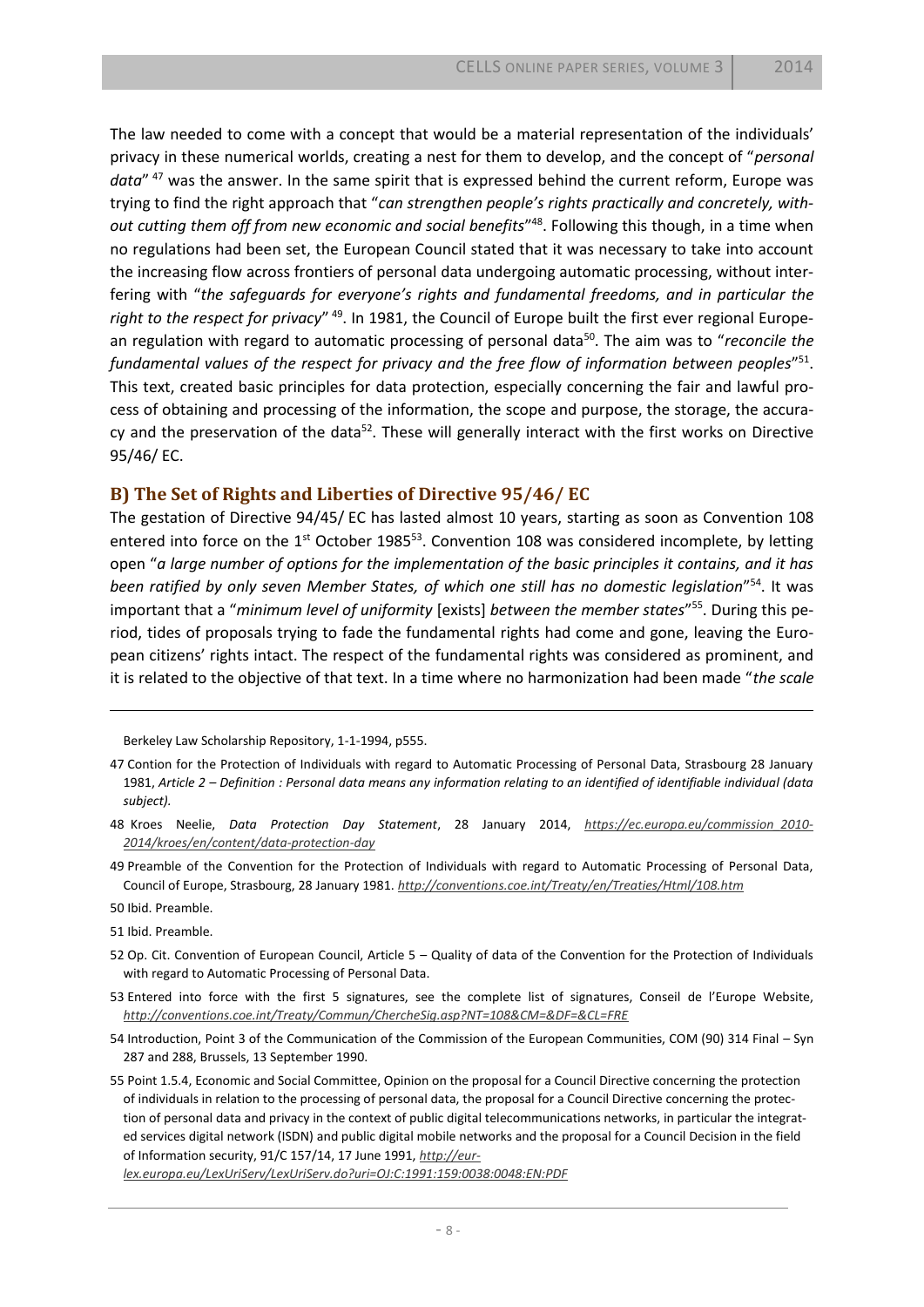*of divergences which currently exist between the relevant laws in the Member States and the need to coordinate the laws of the Member States*<sup>56</sup>" urges the Commission to take a step towards a common acceptance of fundamental principles. Back then, the first Directive was trying to achieve a functioning internal market:

*"in which the free movement of goods, persons, services and capital is ensured [And] require not only that personal data should be able to flow freely from one Member State to another, but also that the fundamental rights of individuals should be safeguarded."<sup>57</sup>*

The preamble says that:

*"data-processing systems are designed to serve man; whereas they must, whatever the nationality or residence of natural persons, respect their fundamental rights and freedoms, notably the right to privacy, and contribute to economic and social progress, trade expansion and the well-being of individuals<sup>58</sup> ".* 

Consequently, the Directive has extended the definitions and rights contained in Convention 108. A personal data:

*"shall mean any information relating to an identified or identifiable natural person ('data subject'); an identifiable person is one who can be identified, directly or indirectly, in particular by reference to an identification number or to one or more factors specific to his physical, physiological, mental, economic, cultural or social identity."<sup>59</sup>*

This reference to a direct or indirect identification is particularly important in the digital economy. Most of the time the identity can be distinguished from an identification number, and this could have represented a loop hole for the Directive<sup>60</sup>. But furthermore, this broad concept encompasses the new data that can be found in the extension of the numerical technologies of video and audio recording<sup>61</sup>.

In fact, the Directive is functioning around three layers of protection that directly concerns the different actors implicated. Firstly, a set a rules concerning the gathering and treatment of the personal data that the responsible of treatment will have to follow, then it gives rights to data subject, and finally a means to control that protection system with national independent supervisory authorities

Concerning the set of rules for the gathering, the Directive contains an important add on with respect to the processing of personal data. Here, the definition tries to predict and ring fence any use that could be made of a data, by applying the Directive to a broad list of operations in Article 2<sup>62</sup>. The

 $\overline{\phantom{a}}$ 

<sup>56</sup> Point 8 of Directive 95/46/EC of the European Parliament and of the Council of 24 October 1995 on the protection of individuals with regard to the processing of personal data and on the free movement of such data, Official Journal L 281 , 23/11/1995 P. 0031 – 0050, *<http://eur-lex.europa.eu/LexUriServ/LexUriServ.do?uri=CELEX:31995L0046:EN:HTML>*

<sup>57</sup> Ibid. Point 3.

<sup>58</sup> Ibid. Point 2 of the Preamble

<sup>59</sup> Ibid. Article 2 - Definitions

<sup>60</sup> An extended look at that distinction could be found with the IP address case in CJCE 29 January 2008, Aff. C-275/06, *Promusicae c/Télefonica de Espana*, conlu. J. Kokott, 18 Jully 2007

<sup>61</sup> Ponthoreau Marie-Claire, La Directive 95/46 CE du 24 octobre 1995 relative à la protection des personnes physiques à l'égard du traitement des données à caractère personnel et à la libre circulation de ces données, RFDA 1997. 125 62 Op. Cit. Article 2 of the Directive 95/46/ EC, (b) "*processing of personal data" ("processing") shall mean any operation or set of operations which is performed upon personal data, whether or not by automatic means, such as collection, recording,*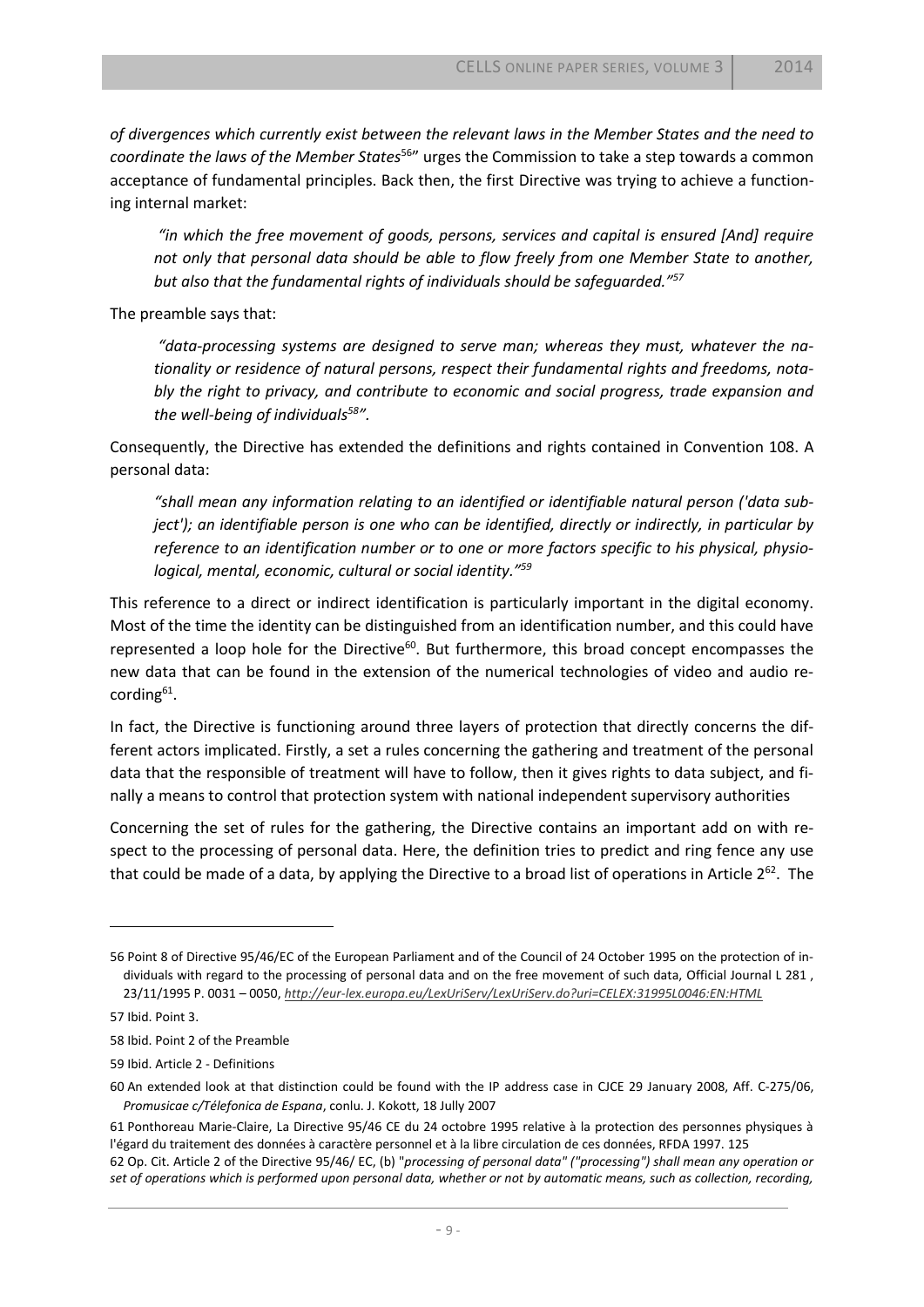novelty remains in the combination of manual and automatic processing, which was not considered in the Convention 108. For the protection itself, the Directive is not particularly innovative in relation to the previous principles. It extends the necessary rules regarding the quality of data<sup>63</sup>, and it establishes the concrete rule for the gathering of the personal data, as seen in Article  $6^{64}$ . Along these principles, the Directive is implementing additional safeguards for the data subject, by including a certain number of new criteria for making data processing legitimate in Article  $7^{65}$ .

As regards to rights for the citizen, they are prescribed in the continuation of Convention 108. The data subject has a right to be informed of the processing happening to his personal data. According to Article 10, he must be provided with a certain amount of information relating to the controller and the destination of the processing<sup>66</sup>. But moreover, there is a right to access the data, were the citizen can have the confirmation that there is data relating to him that is being processed and specifically what the processing entails. However, the idea that a company retains some personal information is only relevant if the citizen is entitled to know exactly what the concealed data is. For that purpose, the Directive has given the citizen an action to request *"in an intelligible form [of] the data undergo*ing processing and of any available information as to their source". Once provided with this information, these rules give the right to rectify any data stored, and to have it erased when it infringes the Directive under certain conditions detailed in Article 6. Consequently, the citizen can have access to a primitive right to be forgotten thanks to Article 6.e, where the deletion of data that is no longer needed can be requested. This position has been very recently confirmed by the CJEU in the case of a Spanish citizen against Google<sup>67</sup>. At last, according to Article 14, the European citizens have a right to object "*at any time on compelling legitimate grounds relating to his particular situation to the processing of data relating to him, save where otherwise provided by national legislation*<sup>68</sup>*".* 

Finally, the Directive has established national and independent supervisory authorities in Article 28. It will have a power to investigate, to intervene and to engage in legal proceedings where violations have been committed on its national soil. It will hear the different claims lodged, and will report on its activities. Still, the supervisory authority, unless provided by the Member State, won't be able to edict regulation or to pre-authorise the different processing of personal data. These dispositions are easily explained by the fact that the Commission has chosen an *ex-post* control system: "*in this context, ex post facto verification by the competent authorities must in general be considered a sufficient measure"*<sup>69</sup> . To balance the possible threat, the Directive places great pressure on those responsible

 $\overline{\phantom{a}}$ 

69 Ibid. Point 52 of Directive 95/46/ EC

*organization, storage, adaptation or alteration, retrieval, consultation, use, disclosure by transmission, dissemination or otherwise making available, alignment or combination, blocking, erasure or destruction*"

<sup>63</sup> Op. Cit. Article 5 of the Convention 108.

<sup>64</sup> Op. Cit. Article 6 of Directive 95/46/ EC, Section I, Principles relating to data quality : Article 6

<sup>65</sup> Ibid. Article 7 of Directive 95/46/ EC, Article 7

<sup>66</sup> Op. Cit. Article 10 of Directive 95/46/ EC

<sup>67</sup> Cour de Justice de l'Union Européenne, Communiqué de Presse numéro 70/14, Luxembourg, le 13 Mai 2014, Affaire C-131/12, Google Spain SL / Agencia Espanola de Proteccion de Datos, Mario Costeja Gonzalez, *<http://curia.europa.eu/jcms/upload/docs/application/pdf/2014-05/cp140070fr.pdf>*

<sup>68</sup> Op. Cit. Article 14 of Directive 95/46/ EC, "*Where there is a justified objection, the processing instigated by the controller may no longer involve those data; (b) to object, on request and free of charge, to the processing of personal data relating to him which the controller anticipates being processed for the purposes of direct marketing, or to be informed before personal data are disclosed for the first time to third parties or used on their behalf for the purposes of direct marketing, and to be expressly offered the right to object free of charge to such disclosures or uses*".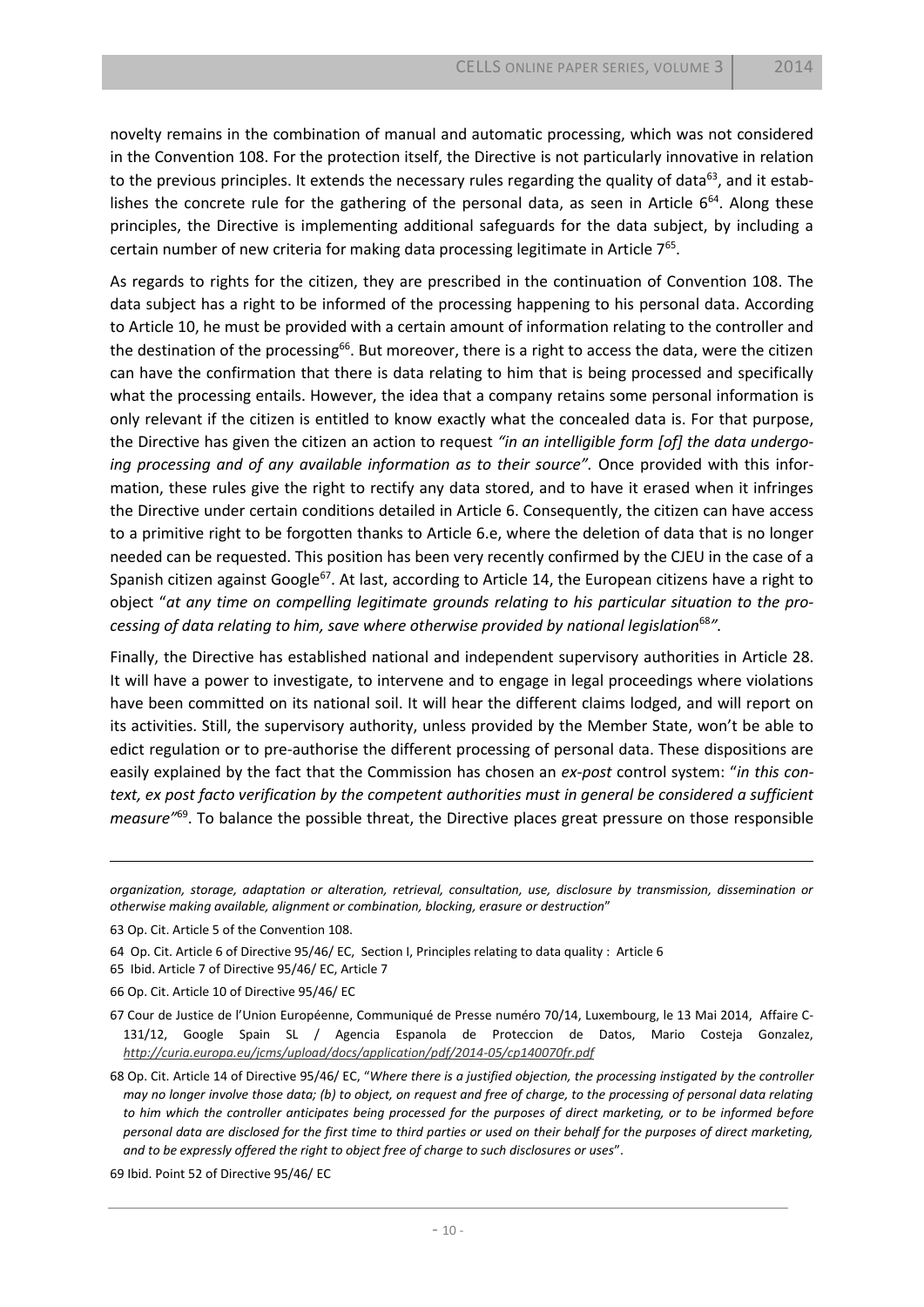of the treatment, by implementing a new obligation toward security and the confidentiality of data treated. Subsequently, if certain academics have raised doubts about Article 7-f<sup>70</sup>, which authorises the processing if it is "*necessary for the purpose of the legitimate interest*", this remains as a certain protection for the citizen. Also the opportunities offered by Article 18 of the Directive leaves the possibility for the Member States to create a notification system for each database creation. Yet, this provision is not mandatory, and there was a need for greater protection from a structural approach. This does however generate the first discussion about a possible modernisation of the Directive's principles.

## **IV. Europe's Two-Faced Reform of the Protection of Personal Data**

In an attempt to modernize the Directive, the Commission will introduce a series of new rights for the European citizen (A), but will ultimately weaken the overall protection in establishing a reduction of the enforcement possibilities (B).

## **A) An Extension of the Citizen's Rights**

 $\overline{a}$ 

In fact, most of these principles will be conserved inside the new Regulation, which will even try to strengthen these principles<sup>71</sup>. It is presented as a modernisation of the old Directive. It includes the possible use of online identifiers or genetic identification techniques inside the data subject definition, as well as the definition of biometric and genetic data (Article 4). However, the real interest resides inside the enlargement of the data subject protection. Firstly, concerning the treatments, we can observe that the overall emphasis is put on the transparency and clarification of information given to the data subject. It can be found throughout the entire Proposal, particularly in Articles 5 and 11. But the procedure also needed simplification. According to this Proposal, the controller of the file should establish a clear mechanism for providing the information to the data subject and the electronic means to request that data (Article 12). Participating in that movement towards better accountability for the different actors, the draft Regulation seeks to introduce Data protection by design and by default in Article 23. The first one represents the idea that "*the controller shall, both at the time of the determination of the means for processing and at the time of the processing itself, implement appropriate technical and organizational measures and procedures*" is sufficient to ensure the protection of the right of the data subject. The second one is related to the implementation of:

*"mechanisms for ensuring that, by default, only those personal data are processed which are necessary for each specific purpose of the processing and are especially not collected or retained beyond the minimum necessary for those purposes, both in terms of the amount of the data and the time of their storage".* 

This step, in spite of the potential legal criticism that it may invoke, describes an attempt to implement technical obligations that will directly impact the liability of those responsible for the treatment. Consequently, the Commission reserves the right to implement technical regulation in order to these new mechanisms.

<sup>70</sup> See Ponthoreau Marie-Claire*, La Directive 95/46 CE du 24 octobre 1995 relative à la protection des personnes physiques à l'égard du traitement des données à caractère personnel et à la libre circulation de ces données,* RFDA 1997. p125

<sup>71</sup> European Commission, Proposal for a Regulation of the European Parliament and of the Council on the protection of individuals with regard to the processing of personal data and on the free movement of such data (General Data Protection Regulation), SEC (2012) 72 Final.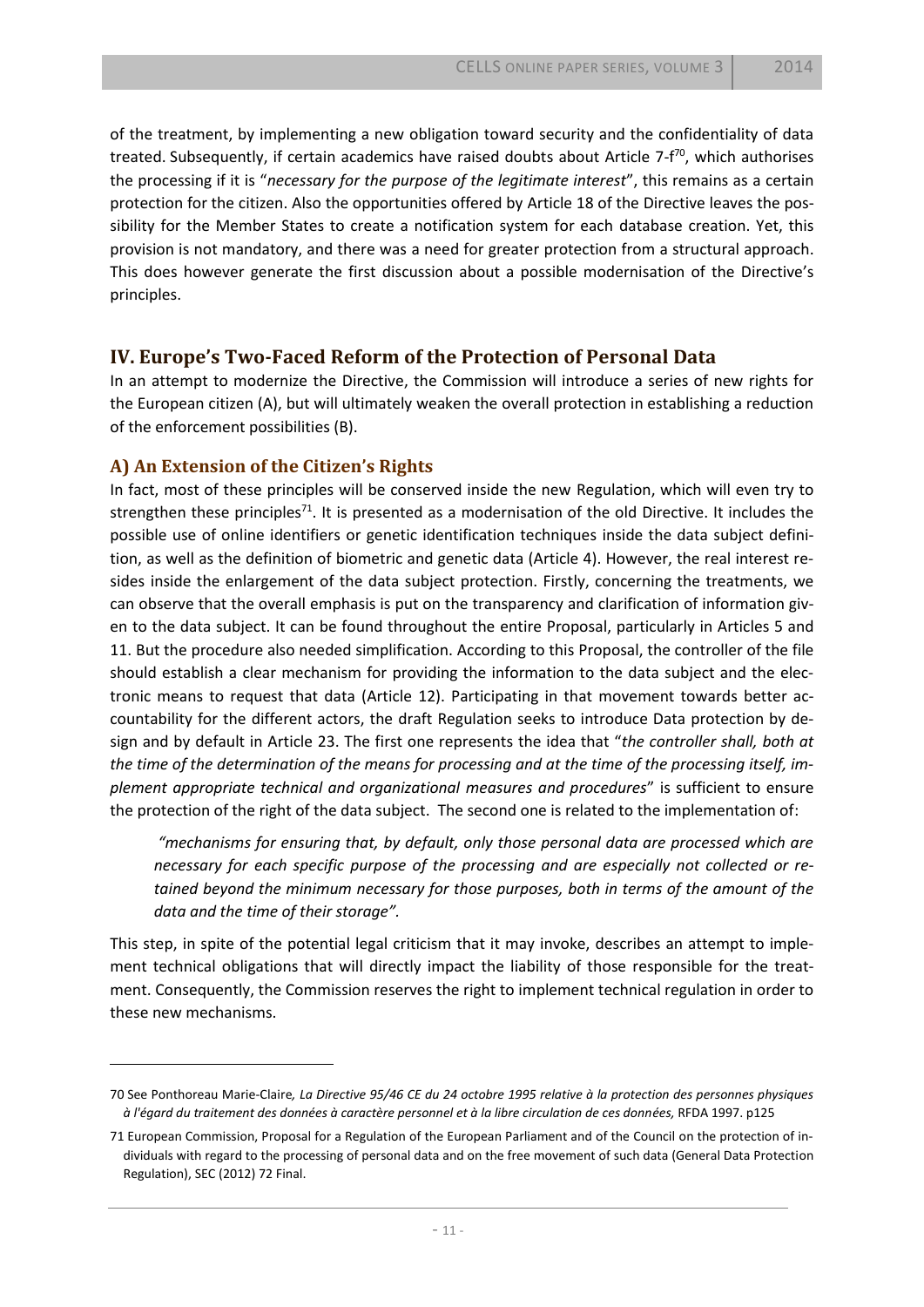This idea participates in the data security obligations which the controller and the processor should implement regarding Article 30. According to the draft Regulation, the technical and organizational measures necessary to ensure a security level appropriate to the risks represented by the processing will become mandatory. The goal is to protect:

*"personal data against accidental or unlawful destruction, or accidental loss and to prevent any unlawful forms of processing, in particular any unauthorized disclosure, dissemination or access, or alteration of personal data".* 

In case of breach of security, the controller will have to inform the supervisory authority of the data breach, "*not later than 24 hours after having become aware of it*". But furthermore, if the data breach is "*likely to adversely affect the protection of the personal data or privacy of the data subject*", which we can assume that it will be the case almost each time, the controller shall communicate the data breach to the data subject without undue delay, in accordance with Article 32. All of these measures amplify the information obligations, and seem to empower the citizens.

Within the same perspective, concerning the data subject's rights, the draft Regulation seeks to extend the right to rectify and to erase personal data. Here, it is establishing for the first time the right to be forgotten, alongside the right to erasure and the right to rectify. The right to be forgotten is the right for a person to erase certain personal information on the internet despite the fact that he has already given its consent for the treatment. It is a "*safeguard [that can be used] if there is no legiti*mate reason for an organization to keep it"<sup>72</sup>. It is different from the simple right to erase in its very goal. This gives a right "*to silence on past events in life that are no longer occurring*<sup>73</sup>" and to offer citizen a possibility to obliterate some recording of their past behaviour. The idea is that this right applies both to past court records and other publications. This has to do with our identity that can be misrepresented by previous claims online<sup>74</sup>. If the internet never forgets, it is important that citizens can delete their "*digital skeletons*" 75. However, the exact territorial scope of this notion is yet uncertain. Article 12-b of the Directive explicitly only expressed a right to erase and rectify, which seemed to allow an interpretation towards a right to be forgotten. However, the Court of Justice of the European Union recently accepted the right to be forgotten<sup>76</sup>, allowing to use the Directive to remove certain information "*Unless there are particular reasons, such as the role played by the data subject in public life, justifying a preponderant interest of the public in having access to the information when* such a search is made"<sup>77</sup>. Here, the Court has to balance between the right for a person to erase certain information relating to him, and the right of information. Yet, much opposition has been raised against such decision, especially from Google where it's Global Privacy Counsel said that "*Search engines serve an important function online, and the right to be forgotten should not interfere with their* 

<sup>72</sup> Reading Vivianne, Speech : EU Data protection reform and social media : Encouraging citizen's trust and creating new opportunity" presented at the Economist Conference "*New frontiers for Social Media Marketing*", Speech/11/827, Paris, 29 November 2011

<sup>73</sup> Pino Giorgio, *The right to Personal Identity in Italian Private Law : Constitutional Interpretation and Judge-Made Rights*, Edited by M. Van Hoecke and F. Ost, Hart Publishing, Oxford, 2000, p14

<sup>74</sup> Gutwirth Serge, *Computers, Privacy and Data Protection: An element of Choice*, Springer, 26 Fevrier 2011, p91

<sup>75</sup> Alexander Kurtis, Ho Vivian, *New law lets teens delete digital skeletons*, San Francisco Chronicle, 24 September 2013, Franhttp://www.sfgate.com/news/article/New-law-lets-teens-delete-digital-skeletons-4837309.php

<sup>76</sup> CJEU C-131/ 12 Google Spain SL and Google Inc. v Agencia Española de Protección de Datos (AEPD) and Mario Costeja González [ECLI:EU:C:2014:317]

<sup>77</sup> Ibid.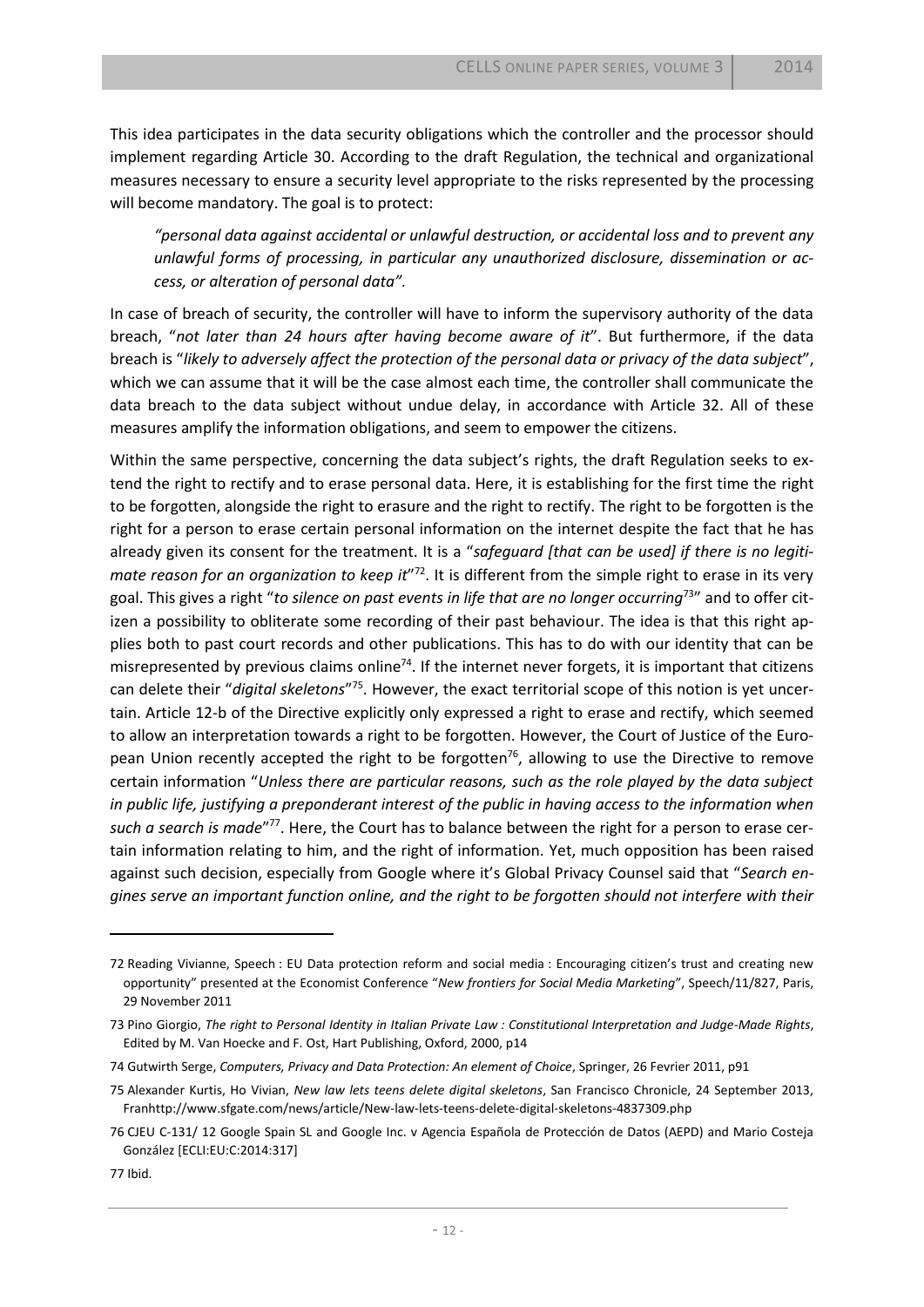*ability to point consumers to information published elsewhere*" 78 . Therefore, the definition of that right is crucial.

In the draft Regulation, Article 17 specifies that "*The data subject shall have the right to obtain from the controller the erasure of personal data relating to them and the abstention from further dissemination of such data, especially in relation to personal data which are made available by the data subject while he or she was a child",* under certain conditions relating to the real purpose of the conservation or the consent of the data source. If no solid objection can be made, the controller will be forced to take "*all reasonable steps, including technical measures, in relation to data for the publication of which the controller is responsible*". But if this seems like a small step toward data protection, the new Article extends this right to the third parties. Those responsible of the treatment will have to inform the third party that he has been requested to erase the information. Not to mention that he will be liable for the third parties' publication if he has authorised them to publish the personal data before.

This possibility will help the European Citizens by simplifying their demands. Instead of asking the erasure to each controller, they will make that demand to the entity they gave their personal data in the first place. Yet, the right to be forgotten is not the only right added. Article 18 of the draft Regulation introduces the right to data portability, where the ancient right to be informed "*in an intelligible form of the data undergoing processing"* from the Directive is extended. The data subject will have the possibility to request a copy of the data undergoing processing. Be as it may, this right is authorises the citizen to transmit this information to another service in this electronic form. This entitles people to easily change their service operators, reducing considerably the technical difficulties that may arise. For the services, this represents a huge possibility to acquire new customer, and new materials to sell.

Following this statement, the Commission is addressing this issue of advertisement and the use of such data inside the right to object. Article 19 provides additional safeguards to the possibilities of using personal data for marketing purposes. Yet, in the Directive, the right to object was not directly mentioning profiling. Nowadays, the better the profile of a customer is built, the more its worth. The different internet services are directly relying on such economy. Accordingly, in the draft Proposal, Article 20 limits the use of profiling to a certain number of criteria, like the consent of the data subject, or the necessity of its existence for the performance of a contract. Enlightening this matter, one can observe that the notions of contract and consent are now central in every one of these previous rights. According to Article 17, the right to be forgotten is valid if "*no other legal ground for the processing of the data*" is present. For that reason, the definition of the consent has been modified. Instead of an "unambiguous consent" in the Directive, the draft proposes a free, specific, informed and explicit indication of wish. The controller will then bear the burden of proof for that consent, and it should be given in the context of a written declaration which must be distinguishable from other matters. That consent has the ability to be removed at any time by the data subject, plus the fact that this consent cannot become a legal basis if there is a significant imbalance between the position of the data subject and the controller. At this point, one might think that this new Regulation is giving too many rights to the citizen that will be allowed to have a perfect control over their data, and to be

l

<sup>78</sup> Fleischer Peter, Global Privacy Counsel at Google, Our thoughts on the right to be forgotten, 16 February 2012, *<http://googlepolicyeurope.blogspot.fr/2012/02/our-thoughts-on-right-to-be-forgotten.html>*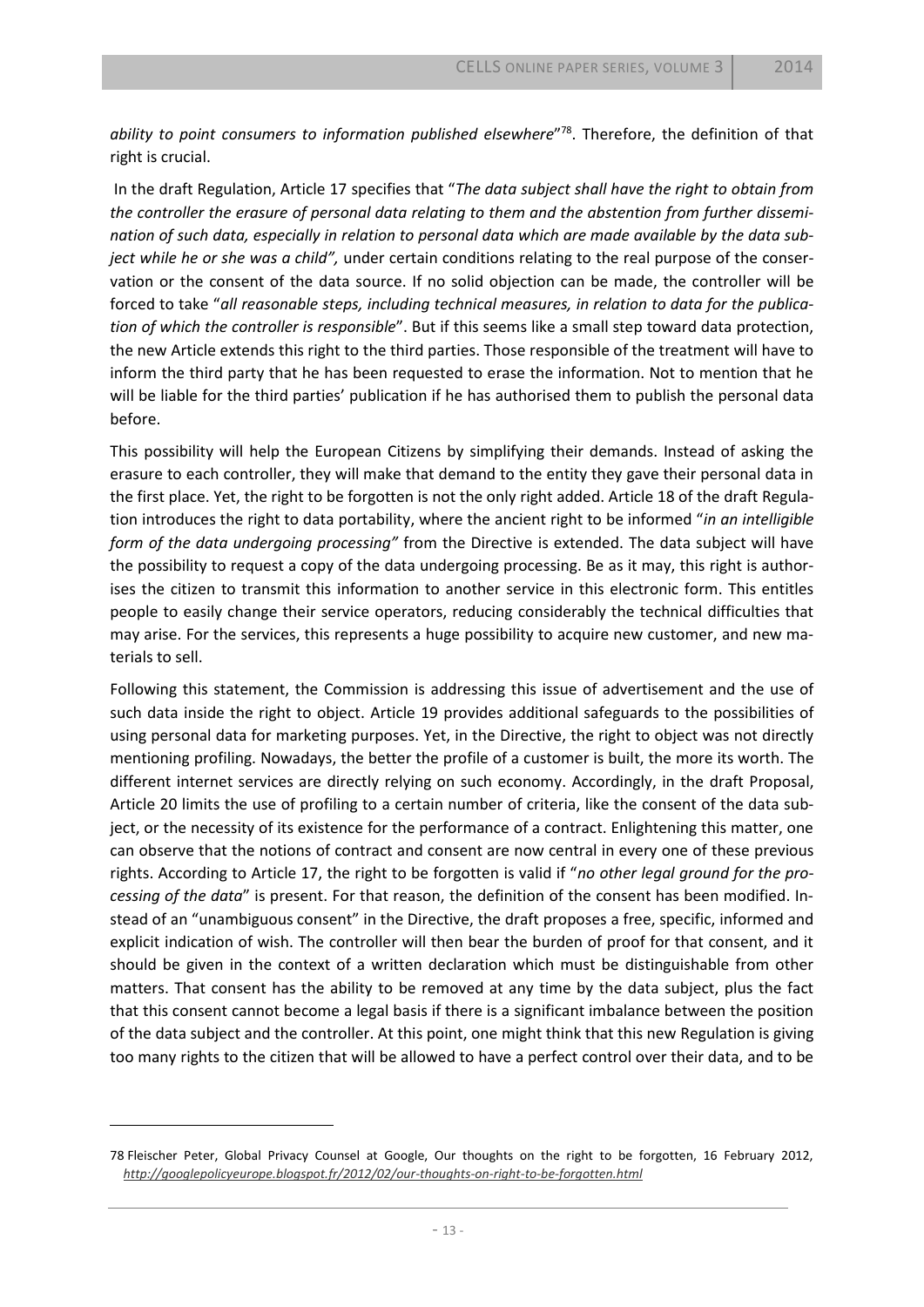informed fairly about the processing used in the different services they use. Nevertheless, a second reading suggests another reality.

#### **B) A Reduction of the Enforcement Capabilities**

 $\overline{a}$ 

As we have seen, the protection inside the draft Regulation relies on the fact that the "consent" of data subject is necessary for most of the data processing. The burden of proof is put on the service to bring the existence of such a free, informed and explicit consent. As such, this provision is supposed to be "*empowering the citizen*<sup>79</sup>" and this statement would be true if it were inside a classic negotiation protocol. Though registering to an internet service, such as Google or Facebook is not equivalent to a negotiation, the customer cannot choose to refuse certain conditions that would be threatening his vision of privacy. In reality, this is a binary choice, between a full registration and abandoning the service. And this concerns the vast majority of internet services<sup>80</sup>.

As a matter of fact the emphasis put on the consent and its consequences is weakening the rights that it was supposed to enhance. Nowadays, it is very difficult to use any service or software without accepting fully and explicitly the terms of service and conditions of use. A recent study suggests that it would take 76 work days to read the privacy policies that a normal person encounters in a year $^{81}$ . These documents frequently authorise the controller to sell and use any information that the customer is going to enter into the service. Hence, once a customer, the European citizen has explicitly consented to the further use of their own personal data. Perceived in its civil law tradition, this consent gives legitimacy to almost any processing, participating the growing contractualisation movement that is surrounding personal data and privacy rights. Yet, one might think that a citizen can withdraw his consent at "*any time*" according to the draft Regulation. Unfortunately, this would only apply if they are leaving the service. Most of the time, the option to withdraw consent is tied with the erasure of the account<sup>82</sup>. In this context, the choice of the draft Regulation to extend the rights of the European citizen appears to be in vain. Instead of being inspired by the initial work on the concept of personal data and the translation of privacy within the digital world, the Commission gives legitimacy to a commercial approach of the personal data, to the detriment of customers.

Fortunately, the draft Regulation has conserved the supervisory authority. It will be responsible for the protection of privacy, be able to punish any infringement, and will act as a safeguard to any misuse of personal data in the name of the European citizens. This authority shall hear any claims from the national citizens, or any legal person, and act accordingly. In fact, the Regulation proposal even confirms the importance of the supervisory authority by increasing the administrative sanctions that can be applied to data protection infringement. The idea was to "*strengthen*" <sup>83</sup> independent national data protection authorities, by giving it the power to impose penalties of up to €1 million or up to 2%

<sup>79</sup> European Commission communication Paper, *[http://ec.europa.eu/justice/data](http://ec.europa.eu/justice/data-protection/document/review2012/factsheets/2_en.pdf)[protection/document/review2012/factsheets/2\\_en.pdf](http://ec.europa.eu/justice/data-protection/document/review2012/factsheets/2_en.pdf)*

<sup>80</sup> Rogosch Patricia, Hohl Erik, *Data Protection and Facebook: An empirical Analysis on the role of Consent in social networks*, LIT Verlag Munster, 2012, p28

<sup>81</sup> Madrigal Alexis, *Reading the Privacy Policies You Encounter in a Year Would Take 76 Work Days*, The Atlantic Website, 1 March 2012, *[http://www.theatlantic.com/technology/archive/2012/03/reading-the-privacy-policies-you-encounter-in-a](http://www.theatlantic.com/technology/archive/2012/03/reading-the-privacy-policies-you-encounter-in-a-year-would-take-76-work-days/253851/)[year-would-take-76-work-days/253851/](http://www.theatlantic.com/technology/archive/2012/03/reading-the-privacy-policies-you-encounter-in-a-year-would-take-76-work-days/253851/)*

<sup>82</sup> Rogosch Patricia, Hohl Erik, *Data Protection and Facebook: An empirical Analysis on the role of Consent in social networks*, LIT Verlag Munster, 2012, p28

<sup>83</sup> European Commission, Communication IP/12/46, 25 January 2012 *[http://europa.eu/rapid/press-release\\_IP-12-](http://europa.eu/rapid/press-release_IP-12-46_en.htm) [46\\_en.htm](http://europa.eu/rapid/press-release_IP-12-46_en.htm)*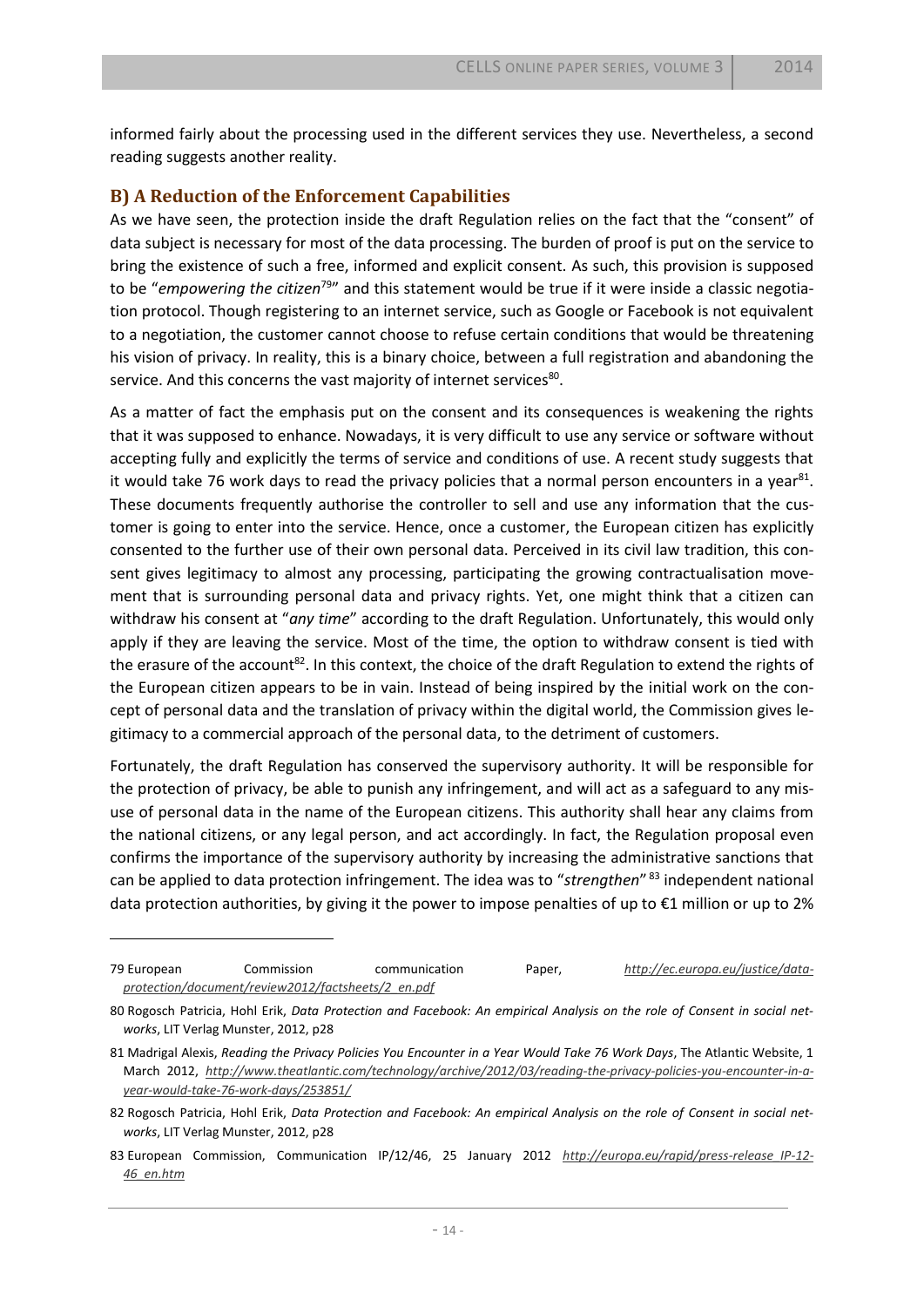of the global annual turnover, depending on the size of the company and the infringement. This statement associated with the obligation to notify any breach of data privacy "*can attract a high level of attention from all stakeholders and supervising authorities*<sup>84</sup>*"* which was one of the objectives of the measure. Also, the supervisory authority will be responsible for the application of the draft Regulation on a territorial scope that will include every activity on the European soil, and to data subjects residing in EU. This means that even foreign based services, if dealing with European consumers, will have to comply. However, Article 51-2 reduces considerably the competence of the national entity by changing the territorial scope of national independent authorities.

#### It establishes that:

 $\overline{a}$ 

*"where the processing of personal data takes place in the context of the activities of an establishment of a controller or a processor in the Union, and the controller or processor is established in more than one Member State, the supervisory authority of the main establishment of the controller or processor shall be competent for the supervision of the processing activities of the controller or the processor in all Member States".*

This shift in the purpose of national supervisory authority complicates the action of the citizen. Also, the "*proceedings against a supervisory authority shall be brought before the courts of the Member State where the supervisory authority is established*" according to Article 74-3. This is creating a situation of dependence towards an external national entity that is weakening the rights of the European citizens. Today, most of the internet services are established in Ireland. We can hardly believe that the Irish authority will have the means to protect every citizen from Europe and monitor the process of every major internet service. That proposition is tempered by the fact that "*Proceedings against a controller or a processor shall be brought before the courts of the Member State where the controller or processor has an establishment. Alternatively, such proceedings may be brought before the courts of the Member State where the data subject has its habitual residence*", but the doubt subsists for the real power of the national court towards proceedings happening in another member states. First of all, this disposition will only be delaying a procedure that was previously enquired about by the national authority of the origin of the claim. Secondly, despite the cooperation mechanisms that exist, the coordination of the different entity will be virtually denied by the fact that only the one present in the country of the main establishment will be entitled of the procedure. Finally, the idea of the one-stop-shop opens the possibility of forum shopping for the private companies. By choosing the place of its main establishment, the company is partially choosing its legal compliance policy. This notion itself tends to nullify the effort of the Commission in recent years, to harmonise the different regime of data protection across the European Union. As we can see, it is not simply the fact of having a right that is important. According to Motulsky<sup>85</sup>, it is only the gathering of some very precise elements that make the essence of the effectiveness of the legal action. Namely: the fact of being a legal entity, the existence of an action and its possible use in justice, and finally, the appreciation of the validity of the demand. Today, it is the possibility of exercising that action, and the condition of its assessment for the European citizen that is threatened by the Regulation. In simplifying the system

<sup>84</sup> Dekker Tonny, Lynch Lindsey, Boukadid Nora, Kits Peter, EU Data Protections's Pradigm Shift: From Directive to Regulation, Ernst and Young; 2013,

*[http://www.ey.com/Publication/vwLUAssets/EU\\_Data\\_Protections\\_Paradigm\\_Shift\\_From\\_Directive\\_to\\_Regulation/\\$FILE](http://www.ey.com/Publication/vwLUAssets/EU_Data_Protections_Paradigm_Shift_From_Directive_to_Regulation/$FILE/EU%20Data%20Protections%20Paradigm%20Shift%20From%20Directive%20to%20Regulation.pdf) [/EU%20Data%20Protections%20Paradigm%20Shift%20From%20Directive%20to%20Regulation.pdf](http://www.ey.com/Publication/vwLUAssets/EU_Data_Protections_Paradigm_Shift_From_Directive_to_Regulation/$FILE/EU%20Data%20Protections%20Paradigm%20Shift%20From%20Directive%20to%20Regulation.pdf)*

<sup>85</sup> Guinchard Serge, Ferrand Fredérique, Chainais Cécile, *Procédure Civile*, Dalloz Hypercours, 3eme Edition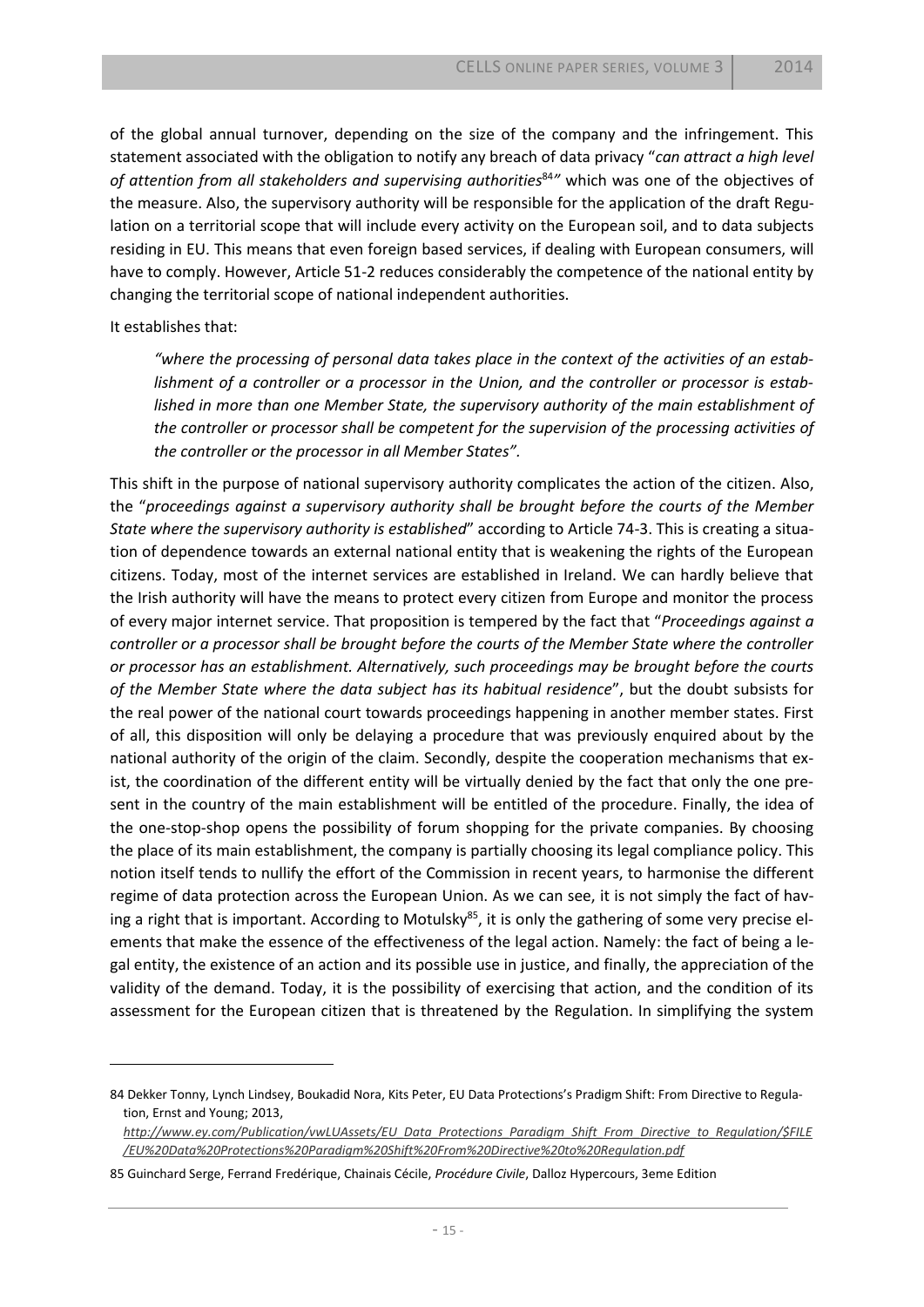for the big internet operators, the Commission is taking away the possibility for the citizen to have the infringements regarding their data punished.

Finally, the requirement related to the privacy by design is considering technical measures as part of the necessary protection regarding personal data. Despite the necessary effort towards the creation of more secure platforms, and way to store personal data, one can hardly see the legal implications of such provision. According to Article 77 "*The controller or the processor may be exempted from this liability, in whole or in part, if the controller or the processor proves that they are not responsible for the event giving rise to the damage".* In this context, if the controller has respect for the minimum security level expected by the Commission, he won't be liable in the case of a data breach, even if the impact of the attack for citizen's privacy is important. Besides, the creation of the technical level of security will require the participation of many actors from the tech sphere. In this scheme, we have to question the legitimacy of such a group that has not been defined in the draft Regulation.

At the time of publishing, most of these measures have been approved in first reading by the European Parliament<sup>86</sup>, and await the Council's approval. Despite the 207 amendments, the conflict between the economic aspects and the interest of the citizen's protection still appears. On one hand, amendment 99 concerning Article 5 has added the importance of the effectiveness of the exercise of the right of the data subject<sup>87</sup> and the modification of Article 7 strengthens these rights by ensuring that "*provisions on the data subject's consent which are partly in violation of this regulation are fully*  void<sup>88</sup>". Also, in relation to the Snowden revelations<sup>8990</sup>, the transfer or disclosure of personal data ordered by a court, a tribunal or an administrative authority from a third country shall not be recognized or enforceable in any manner without prior authorisation by the supervisory authority<sup>91</sup>. On the other hand, disclosure of information has been rendered easier by including a clause according to which data can be lawfully processed if: "*the third party to whom the data is disclosed, and which meet the reasonable expectation of the data subject based on his or her relation with the controller.* 92" Furthermore, a service provider shall be allowed to withdraw its services if the customer withdraws consent to data processing. <sup>93</sup> Any consent to data processing will thus be based on a significant imbalance between the customer as data subject and the service provider as the controller . Consequently, customers will find it difficult to object to profiling, which shall be newly defined in Article 4 as "*any form of automated processing of personal data intended to evaluate certain personal aspects relating to a natural person or to analyse or predict in particular that natural person's performance at work, economic situation, location, health, personal preferences, reliability or behav-*

<sup>86</sup> Parliament legislative resolution of 12 March 2014 on the proposal for a regulation of the European Parliament and of the Council on the protection of individuals with regard to the processing of personal data and on the free movement of such data (General Data Protection Regulation) (*[COM\(2012\)0011](http://ec.europa.eu/prelex/liste_resultats.cfm?CL=en&ReqId=0&DocType=COM&DocYear=2012&DocNum=0011)* – C7-0025/2012 – *[2012/0011\(COD\)](http://www.europarl.europa.eu/oeil/popups/ficheprocedure.do?lang=en&reference=2012/0011%28COD%29)*).

<sup>87</sup> Ibid, Amendment 99, "*A personal data shall be: […] (ea) processed in a way that effectively allows the data subject to exercise his or her rights (effectiveness)".*

<sup>88</sup> Ibid, Amendment 101.

<sup>89</sup> See Greenwald Glenn, *No Place to Hide: Edward Snowden, the NAS and the U.S. Surveillance State*, Henry Holt and Co, Metropolitan Books, May 2014.

<sup>90</sup> "*Following the U.S. data spying scandals, data protection is more than ever a competitive advantage*". Viviane Reding, EU's Justice Commissioner*, European Commission, Progress on EU data protection reform now irreversible following European Parliament vote*, MEMO/14/186, 12 March 2014.

<sup>91</sup> Ibid, Amendment 140, inserting a new Article 43a.

<sup>92</sup> Ibid, Amendment 100, addition to Article 6, paragraph 1 f)

<sup>93</sup> Ibid, Amendment 101, addition to Article 6 paragraph 4.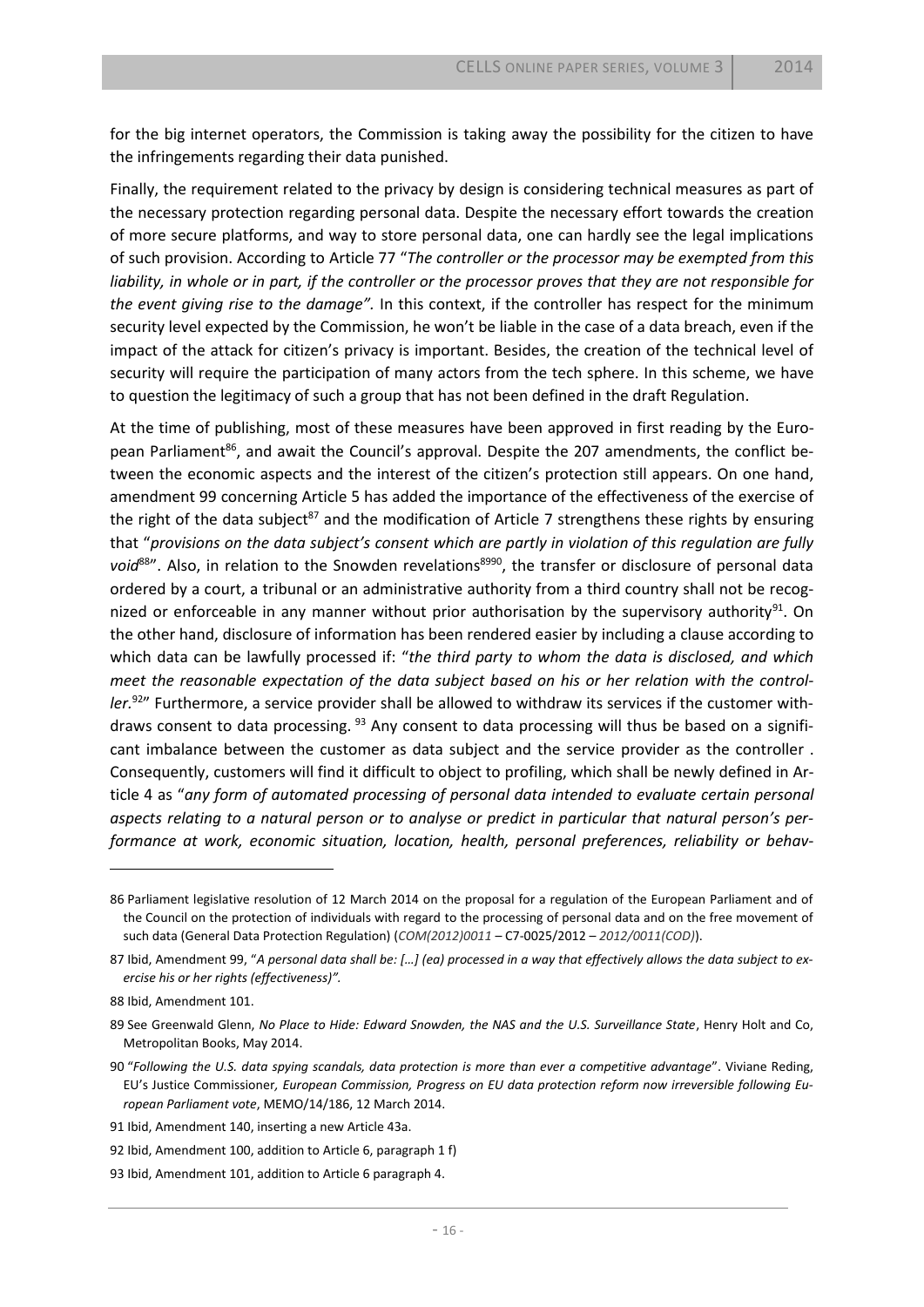*iour*<sup>94</sup>". Such an approach nullifies the gains in favour of the citizens' rights, and this point would be critical in the next Council decision on this Regulation.

The final text of the directive is highly unpredictable, although the outgoing EU Commission had viewed the European Parliament's position as irrevocable<sup>95</sup>. The new Justice Commissioner Martine Reicherts has already met Kent Walker, Vice President and General Counsel of Google "*after the commitment given last week from Italy's Justice Minister Andrea Orlando to treat the EU data protection reform as a political priority under the Italian Presidency, and ahead of the Justice and Home Affairs Council in October at which Ministers are expected to agree on further key aspects of the reform*" 96 . As a matter of fact, the respective positions of the Member States expressed in the next Home Affairs Council will shape the future of this Regulation.

## **V. Conclusion**

The process of updating the legal framework surrounding the processing of personal data in the digital world has led to a structural opposition between the economic models of the internet giants and the right to privacy. The principal objective of Directive 95/46/EC was to enhance the protection of the citizen's rights in a numerical area where their personal information could be easily used against their interest. That protection was based on the wide notion of privacy (partially transferred into the definition of personal data) to become a concrete legal object in the information and communication technologies. This was meant to "*reconcile the fundamental values of the respect for privacy and the free flow of information between peoples*" <sup>97</sup> in the idea of dogging an informational seclusion. Based on such consideration, the Directive established a set of rights and liberties that were made to apply at three different levels. Firstly, by surrounding the possibilities for the collection and processing of personal data by the different services. Secondly, by giving rights to the users that allow them to have a certain control over their own data and finally, by permitting the subject of the treatment to claim their rights in front of an independent national supervisory authority. However, in 2012, the Commission issued a draft Regulation proposal to modernize such legal construction in response to the fact that "*technology allows both private companies and public authorities to make use of per*sonal data on an unprecedented scale in order to pursue their activities<sup>"98</sup>. In the search for an equilibrium between the economic and public interests, its analysis shows that this reform is leaning toward a contractualisation movement of the relationship between the user and the service.

Consequently, the action of the Commission inside the draft Regulation can be summarised as a slide of the formalities surrounding the treatment, to the benefit of accountability borne by the control-

<sup>94</sup> Ibid, Amendment 98, new paragraph 3a to Article 4

<sup>95</sup> European Commission, *Progress on EU data protection reform now irreversible following European Parliament vote*, MEMO/14/186, 12 March 2014.

<sup>96</sup> European Commission website, *Commissioner Martine Reicherts meets Senior Vice-President and General Counsel of Google, Kent Walker*, 9 September 2014. *[http://ec.europa.eu/commission\\_2010-](http://ec.europa.eu/commission_2010-2014/reicherts/multimedia/news/2014/09/20140909_en.htm) [2014/reicherts/multimedia/news/2014/09/20140909\\_en.htm](http://ec.europa.eu/commission_2010-2014/reicherts/multimedia/news/2014/09/20140909_en.htm)*

<sup>97</sup> Preamble of the Convention for the Protection of Individuals with regard to Automatic Processing of Personal Data, Council of Europe, Strasbourg, 28 January 1981. *<http://conventions.coe.int/Treaty/en/Treaties/Html/108.htm>*

<sup>98</sup> Proposal for a Regulation of the European Parliament and of The Council on the protection of individuals with regards to the processing of personal data and on the free movement of such data (General Data Protection Regulation), Brussels, 25 January 2012, COM(2012) 11 Final. *[http://ec.europa.eu/justice/data](http://ec.europa.eu/justice/data-protection/document/review2012/com_2012_11_en.pdf)[protection/document/review2012/com\\_2012\\_11\\_en.pdf](http://ec.europa.eu/justice/data-protection/document/review2012/com_2012_11_en.pdf)*